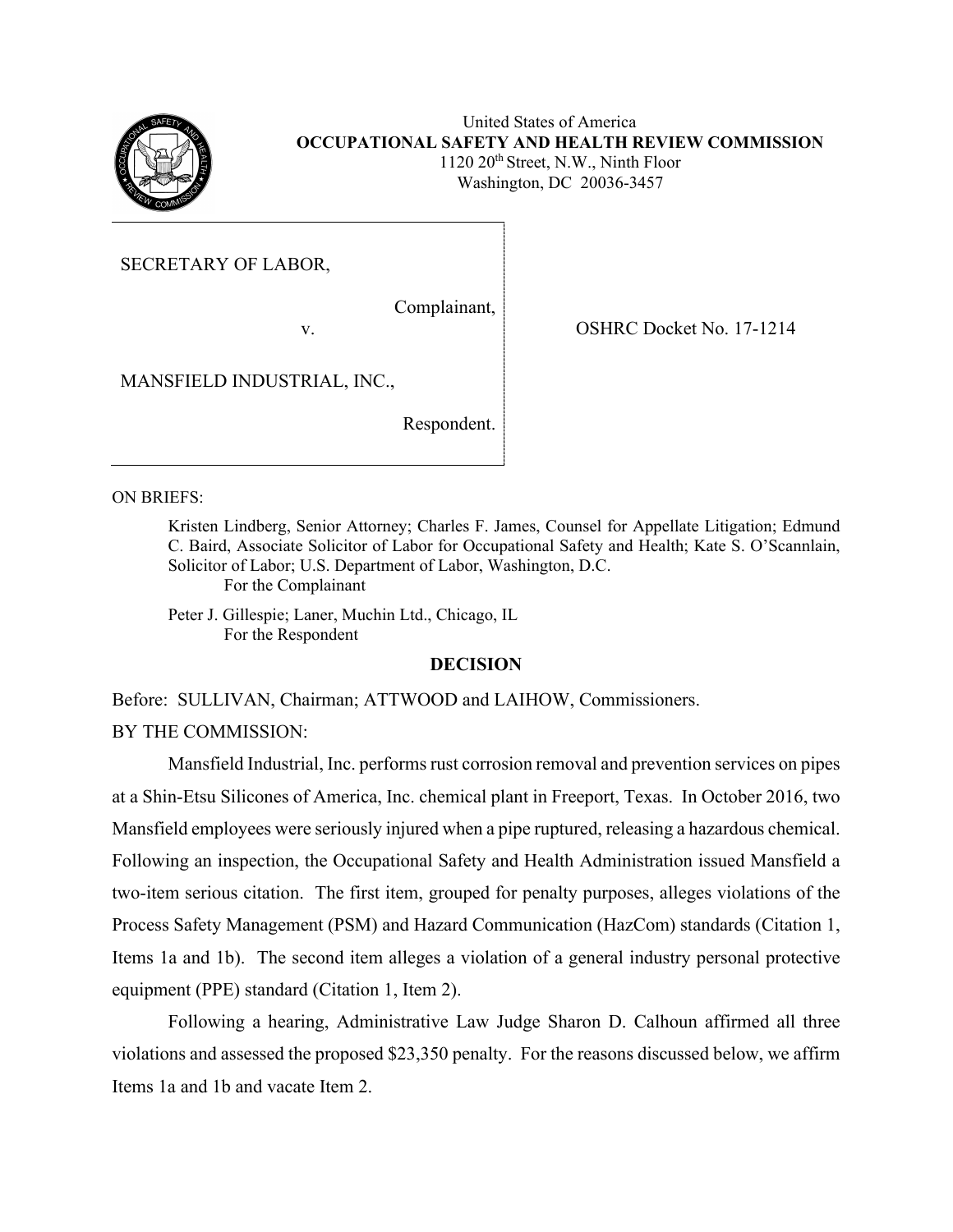#### **BACKGROUND**

Shin-Etsu produces organic silanes and their derivatives at its Freeport plant.<sup>[1](#page-1-0)</sup> Because Shin-Etsu's plant is located near a marina, the saltwater in the air causes corrosion and imperfections in the paint on the plant's carbon-based steel pipes, bolts, and flanges.<sup>[2](#page-1-1)</sup> Mansfield's work involves removing rust on the outside of these pipes, bolts, and flanges, as well as painting the pipes.<sup>[3](#page-1-2)</sup> The company employs about 34 employees at the plant, including a safety representative, a site supervisor, sandblasters, painters, and helpers. The site supervisor's job duties include conducting weekly job hazard risk assessments of the work areas. In addition, each day he obtains a work permit from Shin-Etsu for the task his crew is going to perform that day.

One area of the plant has a closed-loop system of tanks and pipes containing trichlorosilane. On October 19, 2016, a two-person Mansfield crew was assigned to clean the carbon-based steel nuts and bolts on a stainless-steel pipe in this system. To perform this work, both employees wore respirators with HEPA filters, safety glasses, long pants, long sleeve shirts, and hearing protection. One of the crew members, who also wore a face shield, was using a power tool, specifically a pneumatic needle gun, to remove rust from a bolt when a portion of the pipe near the bolt ruptured. The pressurized pipe released more than 100 gallons of trichlorosilane into the air, which splashed on the employee's left hand, forearms, and hips. Both the employee and his partner inhaled the chemical as they ran away from the rupture and towards a safety shower. The employee who used the needle gun was evaluated overnight at a medical facility, and the other employee was released after being evaluated. Both employees suffered from inhalation exposure, and the employee splashed with trichlorosilane had chemical burns on several parts of his body.

# **DISCUSSION**

The only issue on review for grouped Items 1a and 1b is whether the judge erred in declining to address Mansfield's argument that the PSM provision cited in Item 1a preempts the

<span id="page-1-0"></span><sup>&</sup>lt;sup>1</sup> There is no dispute that the plant's processes are covered by OSHA's PSM standard.

<span id="page-1-1"></span> $<sup>2</sup>$  Many of the pipes in the plant, including the pipe that ruptured, are made of stainless steel, which</sup> does not corrode as much as pipes or components made of carbon-based steel; as a result, the stainless-steel pipes are generally not painted or cleaned by Mansfield, but their carbon-based components (e.g., bolts and flanges) are.

<span id="page-1-2"></span><sup>&</sup>lt;sup>3</sup> Shin-Etsu contracted with K2 Industrial Services, Inc., for corrosion prevention and removal, and K2 provided its subcontractor, Mansfield, to perform the services. At the time of the hearing, Mansfield had been a contractor at Shin-Etsu's plant for three years.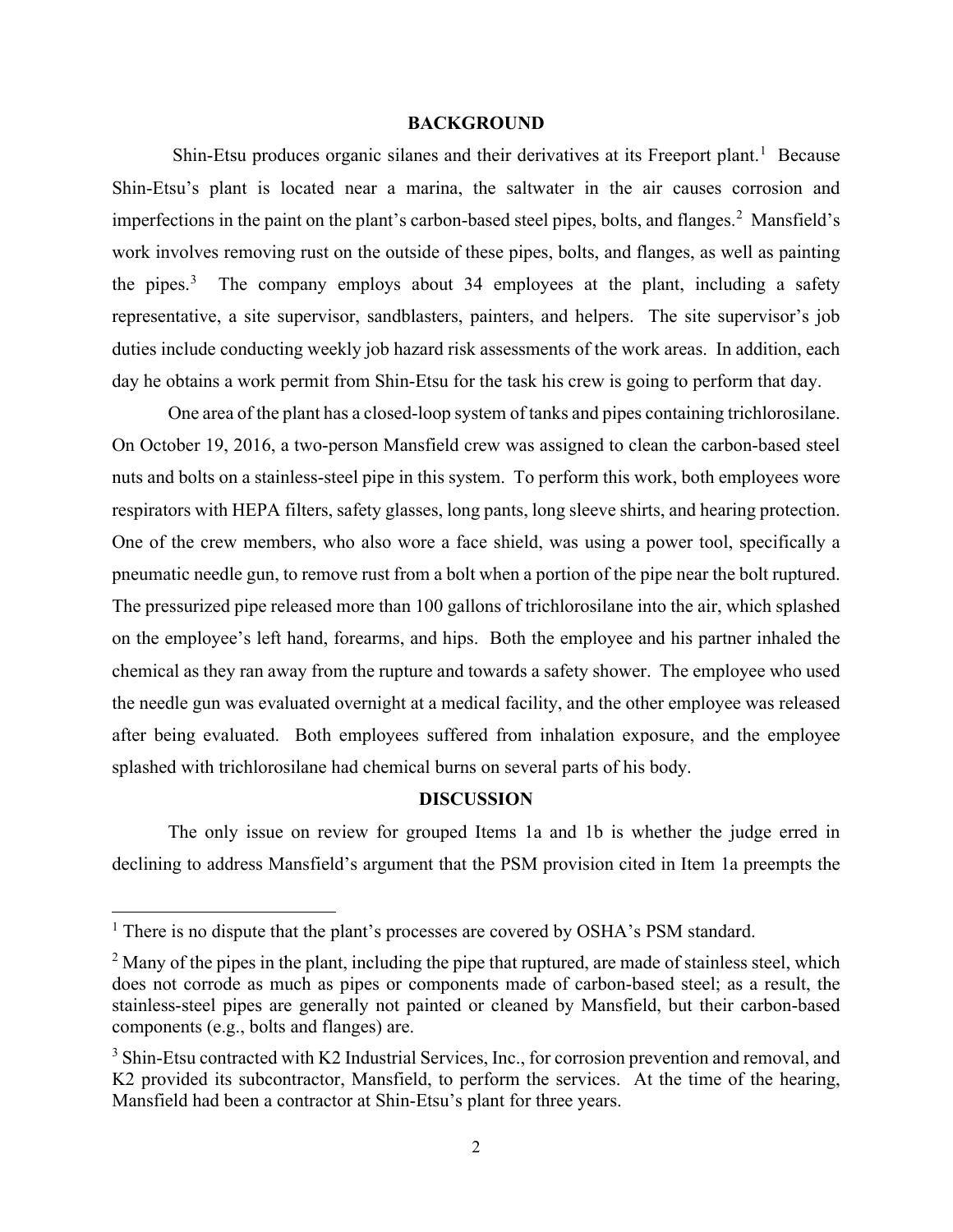HazCom provision cited in Item  $1b<sup>4</sup>$  $1b<sup>4</sup>$  $1b<sup>4</sup>$  For Item 2, the only issue is whether the judge erred in concluding that the Secretary met his burden of establishing the alleged PPE violation.

# **A. Items 1a (PSM) and 1b (HazCom)**

The Secretary alleges in Item 1a that Mansfield violated a provision of the PSM standard, 29 C.F.R. § 1910.119(h)(3)(ii), by failing to assure that each of its employees was instructed in the known potential fire, explosion, or toxic release hazards related to the employee's job and the process, as well as the applicable provisions of the emergency action plan. The Secretary alleges in Item 1b that Mansfield violated a provision of the HazCom standard, 29 C.F.R. § 1910.1200(h)(1), by failing to provide its employees with effective information and training on hazardous chemicals in their work area at the time of their initial assignment and whenever a new hazard was introduced into their work area.

In its post-hearing brief to the judge, Mansfield argued for the first time that the PSM provision cited in Item 1a preempts the HazCom provision cited in Item 1b. The judge declined to address this argument based on her finding that Mansfield had "waived its right to present any arguments regarding applicability" because (1) the parties stipulated in their joint pre-hearing statement that "[t]he cited standards are applicable to the worksite and to the work that the employees were doing at the time," and (2) Mansfield did not claim that the stipulation was made in error or that the HazCom provision was not to be part of the stipulation. The stipulation reads, "[t]he cited standards are applicable to the worksite and to the work that the employees were doing at the time [of the chemical release]."

At the outset, we reject the judge's conclusion that preemption cannot be invoked because the parties stipulated to the cited standard's applicability. Indeed, in raising the preemption defense, Mansfield is conceding the cited standard applies, but arguing that another, more specifically applicable standard *also* applies. 29 C.F.R. § 1910.5(c)(1) ("If a particular standard is specifically applicable . . . it shall prevail over any different general standard which might otherwise be applicable . . . ."); *see, e.g.*, *Lowe Constr. Co.*, 13 BNA OSHC 2182, 2183-84 (No. 85-1388, 1989) (and cases cited therein) (explaining that general provision applying to all ladders

<span id="page-2-0"></span><sup>4</sup> Although Mansfield challenged the merits of these alleged violations in its petition for discretionary review, the Commission limited the briefing notice to Mansfield's preemption argument. Accordingly, the merits of Items 1a and 1b are not at issue before the Commission. *See Tampa Shipyards, Inc.*, 15 BNA OSHC 1533, 1535 n.4 (No. 86-360, 1992) (consolidated) ("Ordinarily the Commission does not decide issues that are not directed for review.").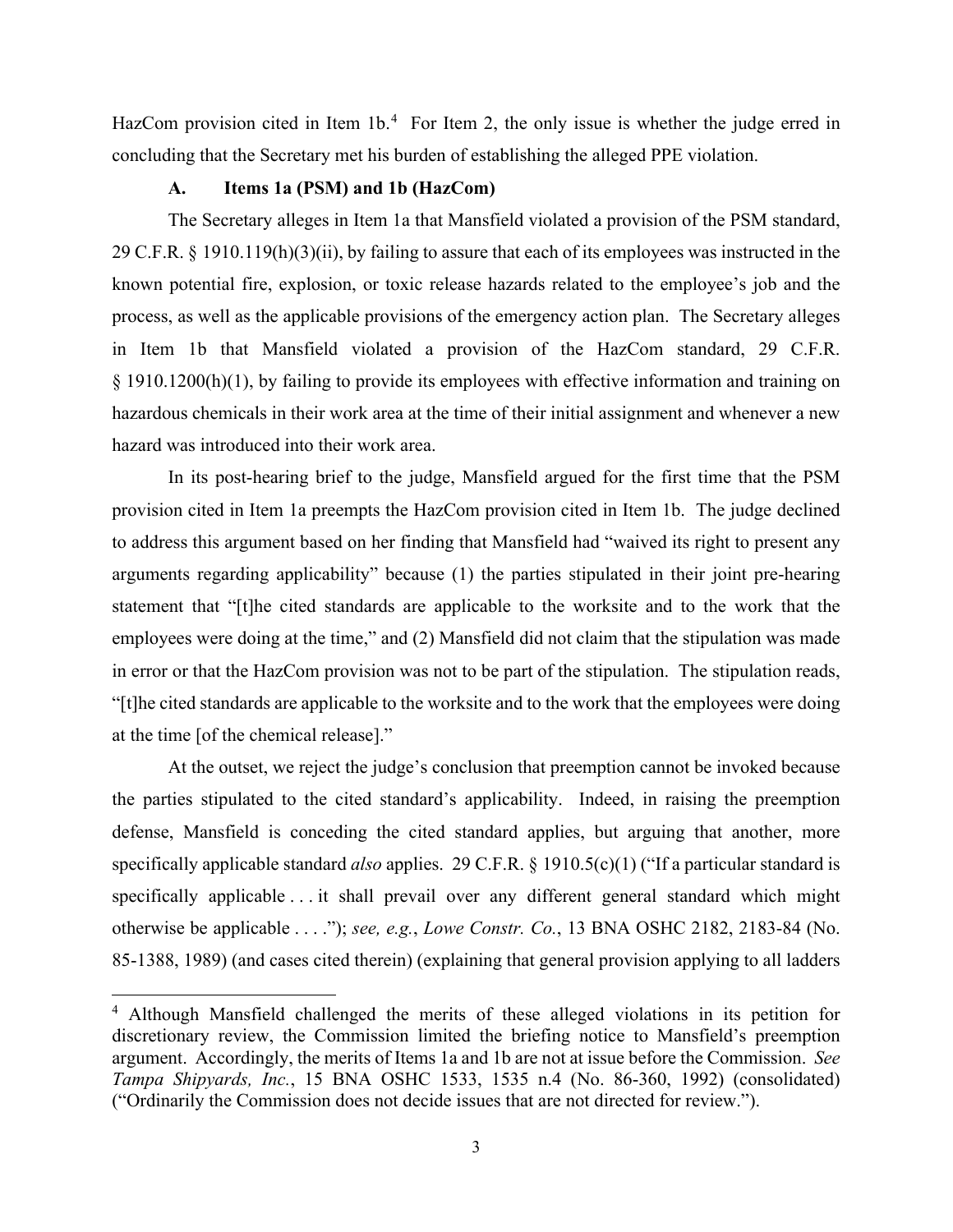used in construction industry is preempted by specific provision applying to ladders used to exit trenches). In other words, as the parties stipulated, there is no dispute that the cited standard applies—the issue, for purposes of preemption, is whether that standard is effectively "displaced" by another standard that is *more* specifically applicable. *Cf. The Davey Tree Expert Co.*, 25 BNA OSHC 1933, 1937 (No. 11-2556, 2016) (vacating citation based on Secretary's failure to prove applicability of cited logging standard to line clearance work performed by employer). Accordingly, we find the judge erred in concluding the pre-hearing stipulation barred Mansfield from raising the preemption defense.

Long-standing Commission precedent holds, however, that regulatory preemption pursuant to § 1910.5(c)(1) is an affirmative defense that must be pleaded in the respondent's answer. *See, e.g., Spirit Aerosystems*, 25 BNA OSHC 1093, 1097 n.7 (No. 10-1697, 2014) ("[P]reemption by a more specifically applicable standard is an affirmative defense which the respondent must raise in its answer.") (citations omitted); *see also Safeway Inc. v. OSHRC*, 382 F.3d 1189, 1194 (10th Cir. 2004) (explaining that specific standards function as an affirmative defense under the general duty clause); *Brand Energy Solutions LLC*, 25 BNA OSHC 1386, 1388 (No. 09-1048, 2015) (referring to preemption claim as an affirmative defense); *Vicon Corp.*, 10 BNA OSHC 1153, 1157 (No. 78- 2923, 1981) (describing a claim that a general standard was preempted by a more specific standard as an affirmative defense), *aff'd*, 691 F.2d 503 (8th Cir. 1982) (unpublished). The Commission's Rules of Procedure also require a respondent to raise any affirmative defense in the answer, or "as soon as practicable," or risk being prohibited from raising the defense at a later stage in the proceeding.<sup>[5](#page-3-0)</sup> 29 C.F.R. § 2200.34(b)(4). "As soon as practicable" means that the issue is raised with enough time for the opposing party to meaningfully respond. *See Field & Assocs., Inc.*, 19 BNA OSHC 1379, 1382 (No. 97-1585, 2001) (agreeing with judge that affirmative defense raised at hearing was not raised "as soon as practicable").

<span id="page-3-0"></span><sup>&</sup>lt;sup>5</sup> The Commission's current rule governing affirmative defenses was last amended in 1992. At that time, the list of affirmative defenses, which had included preemption, was narrowed to "those most commonly pleaded in Commission proceedings"—namely, infeasibility, unpreventable employee misconduct, and greater hazard—because the Commission determined that "includ[ing] such matters as 'preemption' would heighten the possibility of it being seen as an exclusive listing and would tend only to confuse the *pro se* litigant." Rules of Procedure, 57 Fed. Reg. 41,676, 41,679 (Sept. 11, 1992) (Final Rule) (explaining 29 C.F.R. § 2200.34(b)(3)). While preemption is no longer specifically listed in the rule, the preamble comments demonstrate that preemption is still considered an affirmative defense, as corroborated by the Commission case law cited above.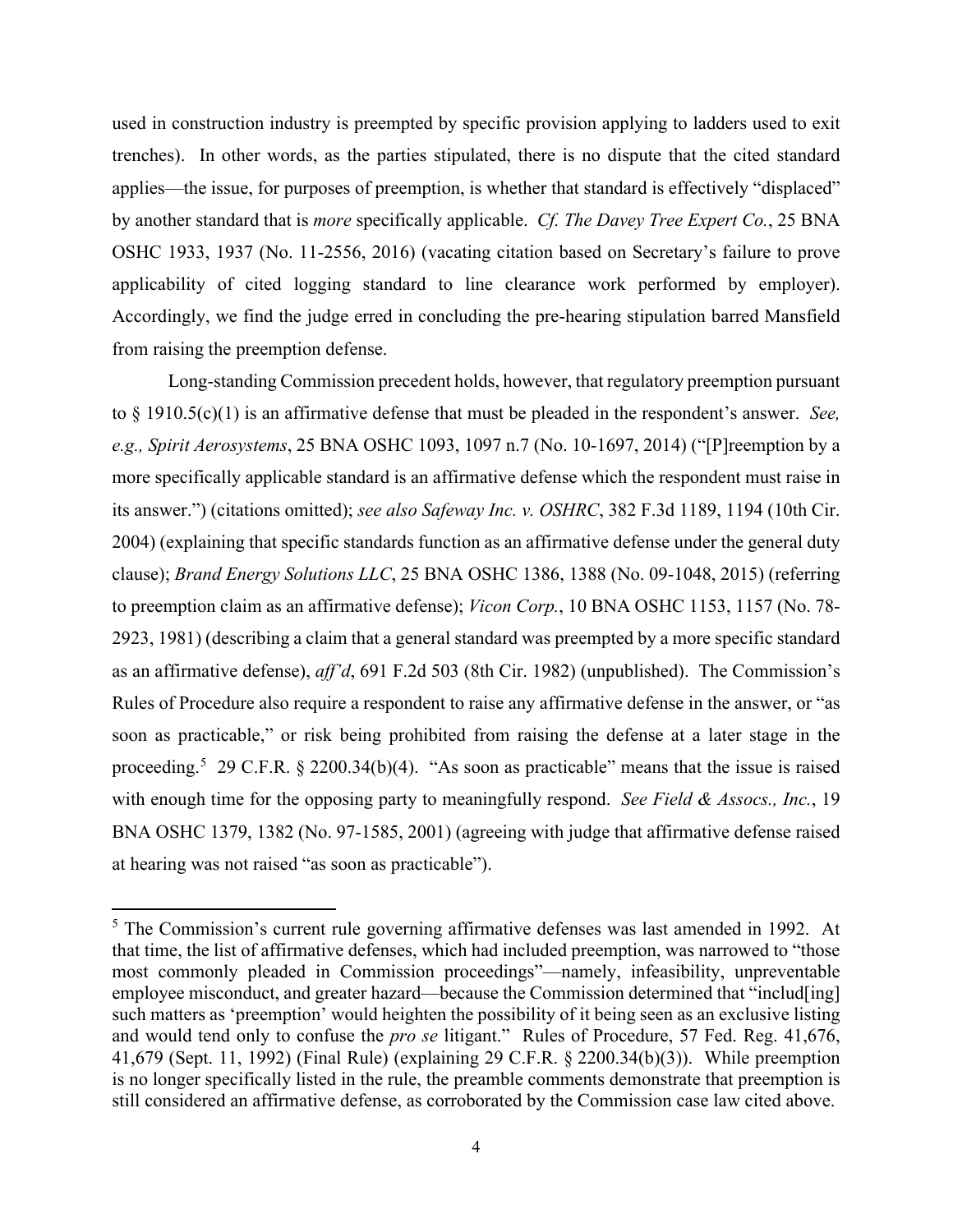Here, Mansfield failed to include preemption in its answer and did not raise the argument until its post-hearing brief, which was filed with the judge at the same time as the Secretary's posthearing brief, with no reply briefs for either side. As such, we find that the company waived its ability to argue that the cited PSM provision preempts the cited HazCom provision.<sup>[6](#page-4-0)</sup> Accordingly, we affirm Items 1a and 1b.

#### **B. Item 2 (PPE)**

The Secretary argues Mansfield violated a provision of the PPE standard, 29 C.F.R. § 1910.132(d)(1), because it allegedly failed to assess the Shin-Etsu plant to determine if hazards were present, or were likely to be present, which necessitated its employees' use of PPE. The judge affirmed the violation based on her finding that both Mansfield's site supervisor and its safety manager acknowledged in written statements they gave the OSHA compliance officer during the inspection that they had not done a PPE hazard assessment.<sup>[7](#page-4-1)</sup>

Section 1910.132(d)(1) is a performance standard, which means that rather than specifying exactly what is required, the provision requires the employer "to identify the hazards peculiar to its own workplace and determine the steps necessary to abate them." *Thomas Indus. Coatings,* 

<span id="page-4-0"></span><sup>&</sup>lt;sup>6</sup> The parties were asked to brief whether the Commission should revisit its established precedent on regulatory preemption and find that it is similar to statutory preemption under section 4(b)(1) of the Occupational Safety and Health Act, 29 U.S.C. § 653(b)(1), which two Circuit Courts of Appeals have held is a jurisdictional issue. *See, e.g.*, *U.S. Air, Inc. v. OSHRC*, 689 F.2d 1191, 1193 (4th Cir. 1982) ("[P]reemption under [s]ection 4(b)(1) is not a matter of affirmative defense but is jurisdictional, properly raisable . . . without regard to whether it was suggested at the administrative hearing on the citation."); *Columbia Gas of Pa., Inc. v. Marshall*, 636 F.2d 913, 918 (3d Cir. 1980) ("[A] section 4(b)(1) [preemption] claim can be raised initially on appeal or by the court sua sponte."). Upon consideration of the parties' arguments, we decline to revisit our established precedent holding that both  $\S$  1910.5(c)(1) preemption and section 4(b)(1) preemption are affirmative defenses that must be pleaded in the answer. *See, e.g.*, *Rockwell Int'l Corp.*, 17 BNA OSHC 1801, 1803 (No. 93-54, 1996) (consolidated) (describing section 4(b)(1) preemption as an affirmative defense to be proved by the employer); *Lombard Bros., Inc.*, 5 BNA OSHC 1716, 1717 (No. 13164, 1977) ("It is well settled that the nature of section 4(b)(1) is not jurisdictional but exemptory and that the affirmative defense permitted by the section cannot be raised beyond the hearing stage of the proceedings."); *see also* Rules of Procedure, 51 Fed. Reg. 32,002, 32,021 (Sept. 8, 1986) (Final Rule) (including "exemption under 4(b)(1) of the OSH Act" in the list of affirmative defenses included in the 1986 revision to the Rules of Procedure).

<span id="page-4-1"></span><sup>&</sup>lt;sup>7</sup> The site supervisor stated, "We did not do a PPE hazard assessment on this job site, but we've done one on other sites. I don't know why we didn't do one, a PPE assessment." Similarly, the safety manager stated, "We have done PPE hazard assessment[s] but not at this plant. I haven't done a PPE hazard assessment of this plant."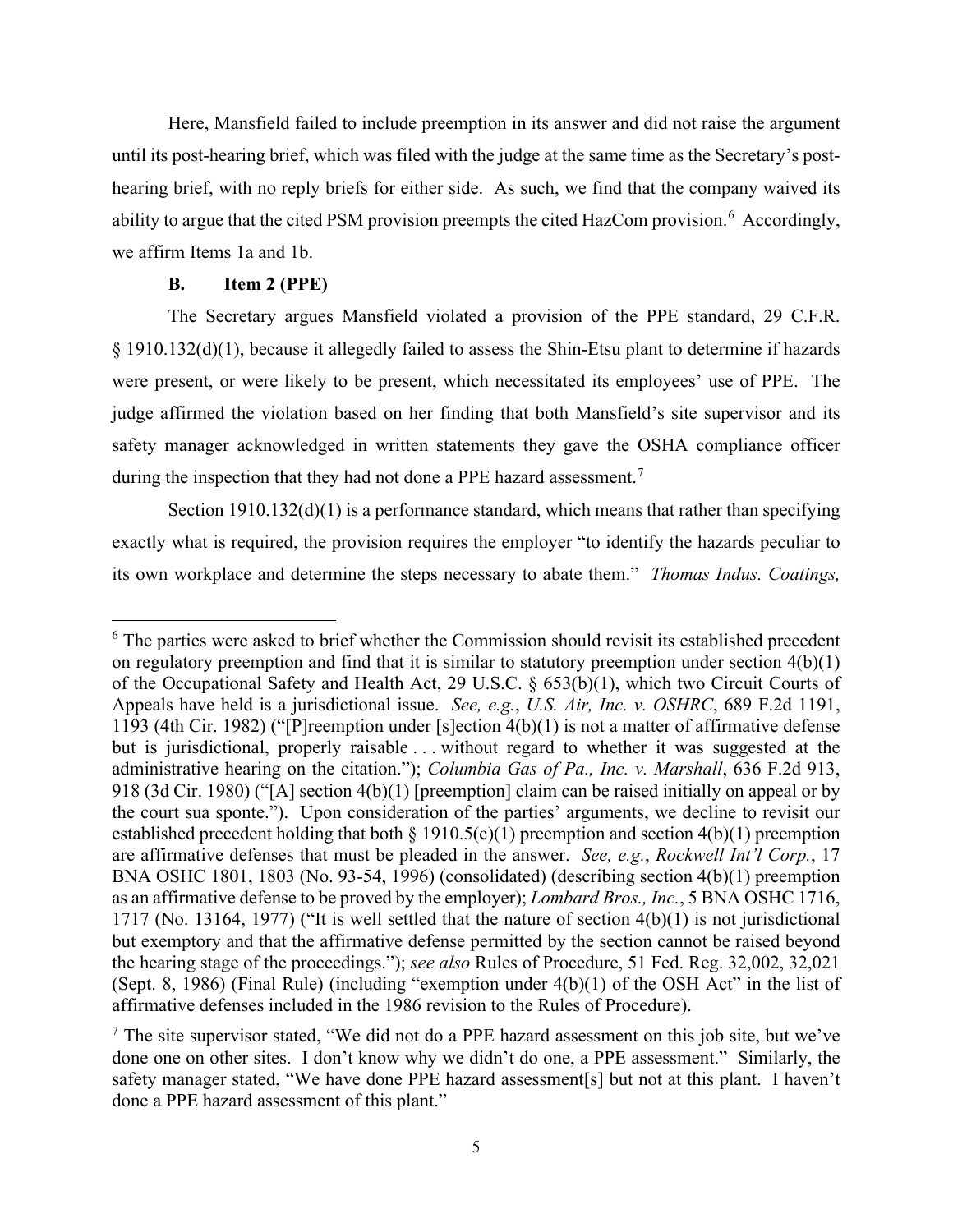*Inc.*, 21 BNA OSHC 2283, 2287 (No. 97-1073, 2007). To assist employers, OSHA has provided nonmandatory compliance guidelines for conducting a hazard assessment in Appendix B to Subpart I—the subpart that covers PPE. This guidance explains that to assess the need for PPE, employers should conduct a walk-through survey of the work areas to identify sources of hazards to employees, estimate the potential for injuries based on the information learned in the walkthrough, and then select the appropriate PPE to help guard against possible injuries. *See* 29 C.F.R. pt. 1910, subpt I, app. B.

We find the record establishes that Mansfield did what is recommended in Appendix B. At the hearing, the site supervisor testified that he walks through the plant on a weekly basis to conduct a job hazard risk assessment (JHRA), then walks the facility every morning with a Shin-Etsu representative to look for safety issues before obtaining a work permit from Shin-Etsu for the work to be performed that day. According to the site supervisor, during these walk-throughs, he looks for pipes that are leaking or noisy, visually inspects the pipes, determines whether he can smell smoke or chemicals, listens for sounds that pipes have ruptured, looks for tripping hazards, and assesses whether puddles of water are present. He also explained that after the walk-throughs, he talks to the crew about the tools they have in the area and about wearing respirators and using appropriate cartridges for the work being done. At that point, he obtains the work permit from Shin-Etsu for the task the crew is going to perform.

To resolve the inconsistency between this testimony and the statements the site supervisor and the safety manager (who did not testify at the hearing) previously gave the CO, the judge made a credibility determination in favor of the latter. Based on her observations of the site supervisor's demeanor, she found his testimony unreliable where contradicted by his prior statements and other unspecified evidence in the record. According to the judge, the site supervisor "appeared defensive and very concerned. His testimony was sometimes confusing, as if he were trying to be sure he was saying the right thing to please his employer, or to not be blamed for the incident."

The Commission typically defers to a judge's demeanor-based credibility determination unless it is inconsistent with the record. *See, e.g., L & L Painting Co.*, 23 BNA OSHC 1986, 1990 (No. 05-0055, 2012) (finding no basis to disturb judge's credibility findings because he analyzed witnesses' demeanors, including their facial expressions and body language); *see also Anderson v. Bessemer City, NC*, 470 U.S. 564, 575 (1985) (appellate court can overturn trial court's demeanor-based credibility determinations that are inconsistent with the weight of the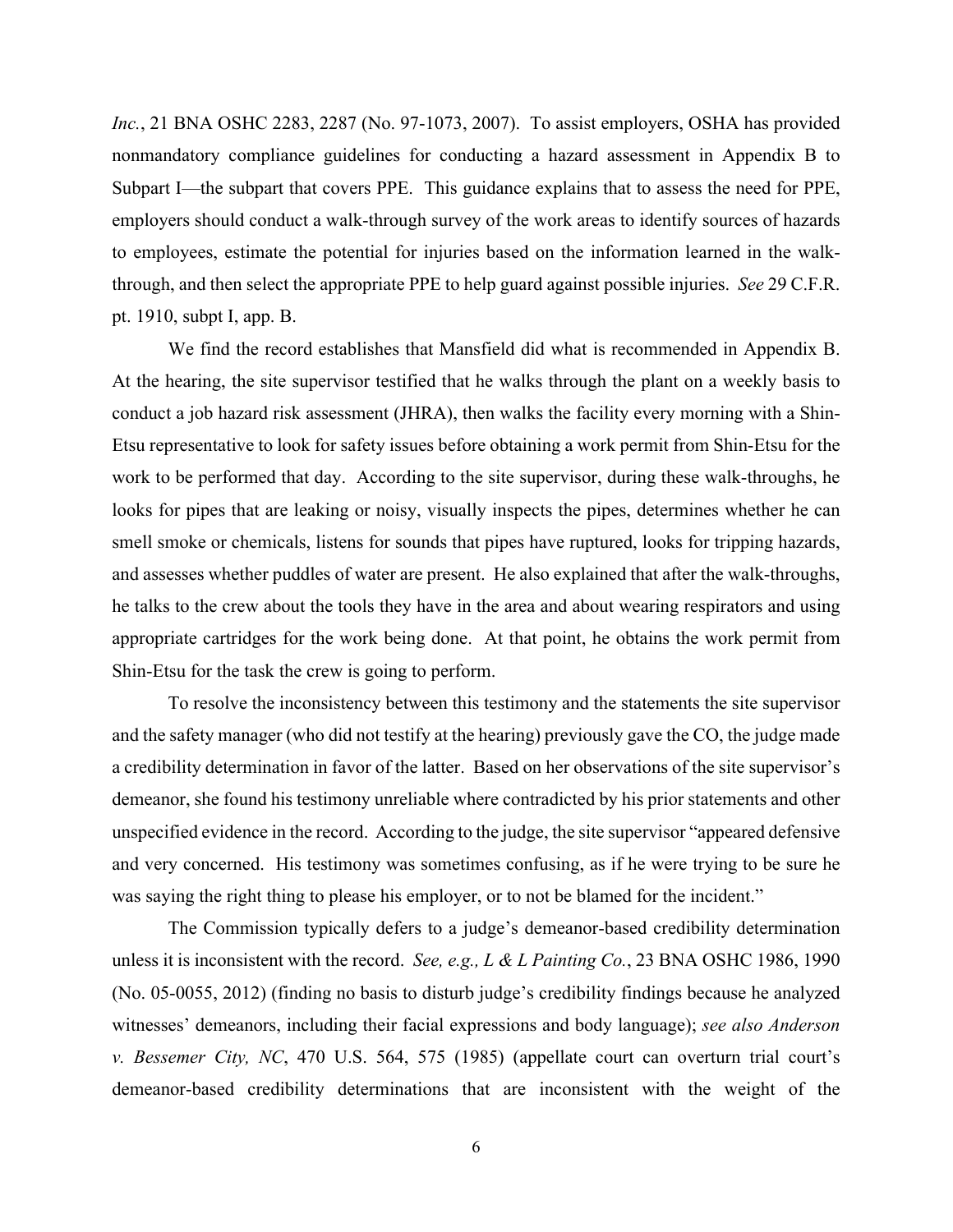documentary evidence); *Aerospace Testing Alliance*, No. 16-1167, at 6 (OSHRC 2020) (rejecting judge's credibility findings that were not supported by the record). Here, we find the judge's credibility determination is inconsistent with documentary evidence that was not disputed by the Secretary and bears directly on the compliance issue, but was not considered by the judge—the JHRA Mansfield completed for the whole plant on October 17, 2016, and the work permit Mansfield received from Shin-Etsu on October 19, 2016.

The JHRA requires the person completing the form to give a risk rating to applicable items on a list of hazards identified, which includes hazards such as walking/working surfaces, respiratory exposures, and chemical spills, as well as check a list of assessment and hazard controls, which includes PPE such as flame retardant and chemical resistant clothing, safety gloves, safety glasses, and respiratory protection. Each JHRA is signed and dated by Mansfield's site supervisor, as well as each Mansfield employee on each day that the employee worked. We find the JHRA in evidence here—completed in full and signed by the site supervisor just two days before the incident—stands as proof that Mansfield evaluated the hazards present at the plant and determined what PPE was necessary to protect employees against those hazards.

Similarly, the work permit requires the person completing it to check the applicable boxes for required safety equipment, including safety glasses, face shield, and respirator. The permit reflects that its signatures—here, that of the Shin-Etsu supervisor and Mansfield's site supervisor—confirm that "[t]he above job has been reviewed with person(s) accepting this permit and the job site visited by all parties. All personnel assigned to this job understand the above." The language on the permit and the two signatures demonstrate that both supervisors walked the site before checking off which PPE was required. Again, this document—signed on October 19, 2016, the day of the accident—stands as proof that Mansfield, with Shin-Etsu, assessed the hazards of the job and determined what PPE would be required for the work to be performed that day.

In short, both documents not only show that the company did, in fact, assess the worksite to determine if hazards were present requiring the use of PPE,<sup>[8](#page-6-0)</sup> but cast sufficient doubt on the judge's decision to disregard the site supervisor's hearing testimony—which is consistent with

<span id="page-6-0"></span> $8$  We note that 29 C.F.R.  $\S$  1910.132(d)(2), which was not cited by the Secretary here, requires a written certification that a hazard assessment has been performed. This certification must identify the workplace evaluated, the person certifying the performance of the evaluation, and the date of the assessment, as well as identify the document as a certification of hazard assessment. The JHRA appears to satisfy the requirements of this standard.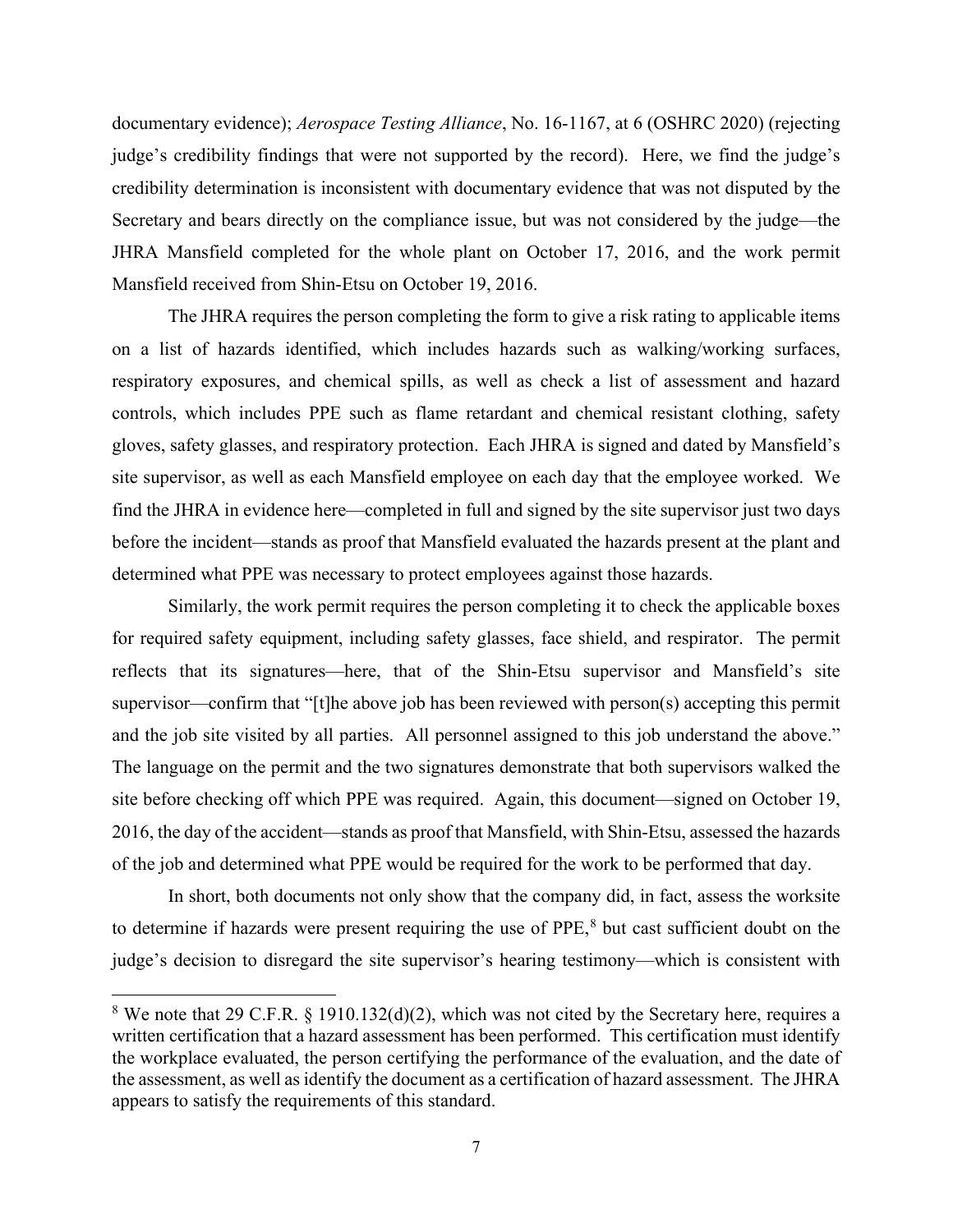these documents—based on his demeanor. We therefore overturn the judge's credibility determination. *See, e.g.*, *Anderson*, 470 U.S. at 575; *Aerospace Testing Alliance*, No. 16-1167, at 6 (OSHRC 2020). In addition, we find this documentary evidence sufficient to overcome any weight that might be afforded to the contradictory statements given to the CO.

Accordingly, for the foregoing reasons, we affirm Citation 1, Items 1a and 1b, and vacate Item  $2.9$  $2.9$ 

SO ORDERED.

 $\sqrt{s/2}$ James J. Sullivan. Jr. Chairman

 $\sqrt{s/2}$ 

Cynthia L. Attwood Commissioner

 $\sqrt{s/2}$ 

Dated: December 31, 2020 Commissioner

Amanda Wood Laihow

 $\mathcal{L}_\mathcal{L} = \mathcal{L}_\mathcal{L} = \mathcal{L}_\mathcal{L} = \mathcal{L}_\mathcal{L} = \mathcal{L}_\mathcal{L} = \mathcal{L}_\mathcal{L} = \mathcal{L}_\mathcal{L} = \mathcal{L}_\mathcal{L} = \mathcal{L}_\mathcal{L} = \mathcal{L}_\mathcal{L} = \mathcal{L}_\mathcal{L} = \mathcal{L}_\mathcal{L} = \mathcal{L}_\mathcal{L} = \mathcal{L}_\mathcal{L} = \mathcal{L}_\mathcal{L} = \mathcal{L}_\mathcal{L} = \mathcal{L}_\mathcal{L}$ 

<span id="page-7-0"></span><sup>&</sup>lt;sup>9</sup> Mansfield does not challenge either the characterization of, or the \$12,675 penalty assessed for, Items 1a and 1b, and we see no reason to disturb the judge's findings on these issues. *See*, *e.g.*, *KS Energy Servs., Inc.*, 22 BNA OSHC 1261, 1268 n.11 (No. 06-1416, 2008) (affirming alleged characterization and assessing proposed penalty where characterization and penalty were not in dispute).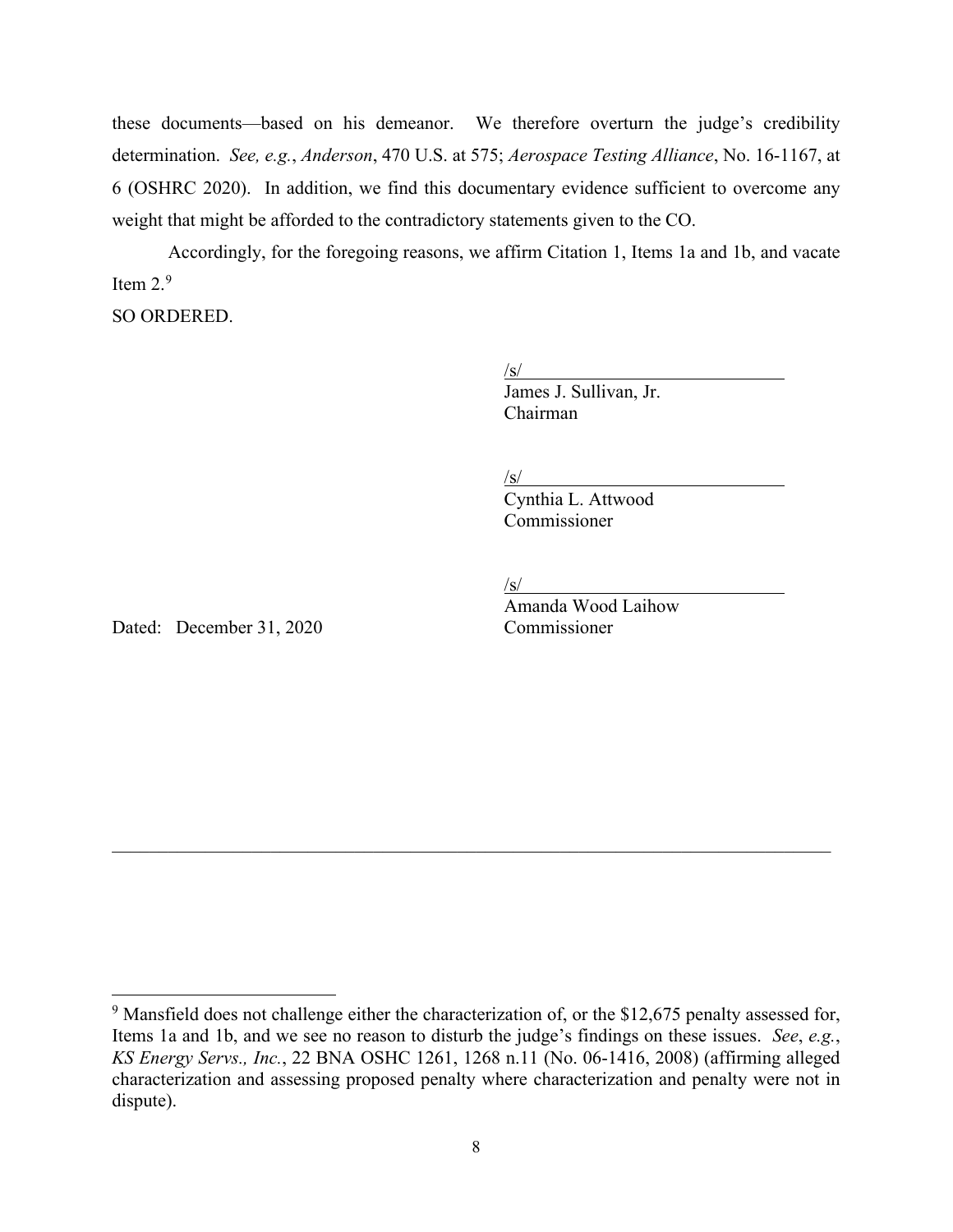

Some personal identifiers have been redacted for privacy purposes.

United States of America OCCUPATIONAL SAFETY AND HEALTH REVIEW COMMISSION 1924 Building - Room 2R90, 100 Alabama Street, S.W. Atlanta, Georgia 30303-3104

Secretary of Labor,

Complainant,

Mansfield Industrial, Inc.,

Respondent.

Appearances:

Josh Bernstein, Esq. Office of the Solicitor, U.S. Department of Labor, Dallas, Texas For Complainant

Peter Gillespie, Esq. Laner Muchin, Ltd., Chicago, Illinois For Respondent

Before: Administrative Law Judge Sharon D. Calhoun

# **DECISION AND ORDER**

Mansfield Industrial, Inc. (Mansfield) was engaged to provide rust corrosion removal and prevention services on pipes containing highly hazardous chemicals, gases and flammables at the Shin-Etsu Silicones of America, Inc. (SESA or Shin-Etsu) chemical plant located at 5650 East Highway 332, Freeport, Texas. While removing pipe corrosion on October 19, 2016, two Mansfield employees received chemical burns and inhaled toxic chemicals when the pipe ruptured causing a release of trichlorosilane (TCS). Following the incident, on November 15, 2016, the Occupational Safety and Health Administration (OSHA) initiated an inspection at the jobsite. As a result of the inspection, on April 21, 2017, OSHA issued a Citation and Notification of Penalty (Citation) to Mansfield alleging three serious violations of standards promulgated under the Occupational Safety and Health Act of 1970 (Act), 29 U.S.C. §§ 651 - 678*.*

The Secretary contends Mansfield violated the standard found at 29 C.F.R. § 1910.119(h)(3)(ii) (Item 1a) by not informing employees of the hazards associated with a covered

v. CSHRC Docket No.: 17-1214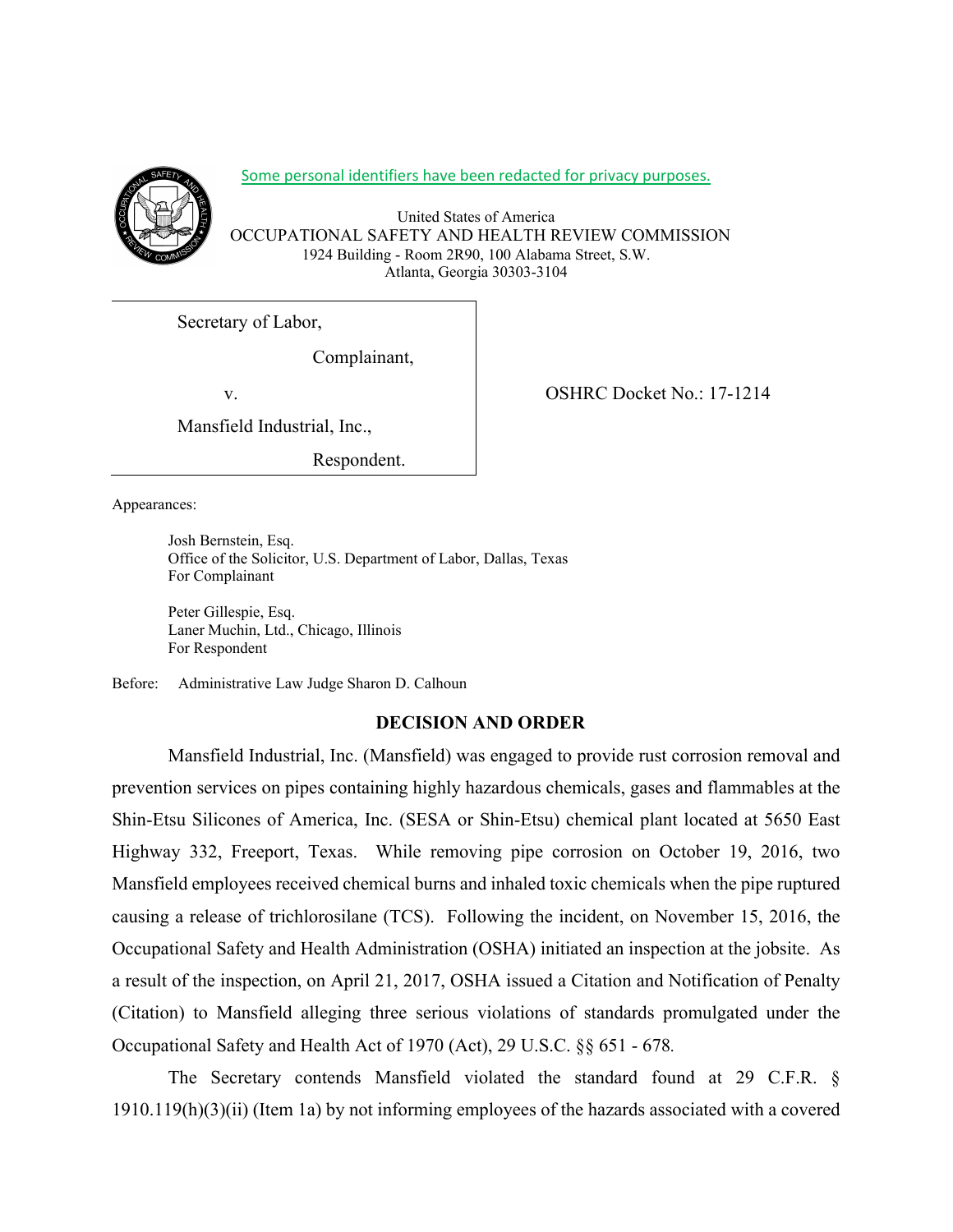process containing over 5,000 pounds of trichlorosilane, and violated 29 C.F.R. § 1910.1200(h)(1) (Item 1b) by not providing employees with effective information and training on hazardous chemicals in their work area. The Secretary also contends Mansfield did not assess the workplace to determine if hazards were likely to be present necessitating the use of personal protective equipment, as required by 29 C.F.R. § 1910.132(d)(1) (Item 2). The Secretary proposed a total penalty of \$25,350.00 for the three alleged violations.

Mansfield disputes the allegations, contending its employees received training and information on the chemicals and associated hazards, and that it conducted a hazard assessment.

The Court held a hearing in this matter on November 6, 2017, in Houston, Texas. The parties submitted post-hearing briefs on January 19, 2018.

For the reasons that follow, the Court **AFFIRMS** Items 1a, 1b and 2 of Citation No. 1 and **ASSESSES** the penalty as proposed in the total amount of \$25,350.00.

#### **JURISDICTION AND COVERAGE**

Mansfield timely contested the Citation and Notification of Penalty on May 16, 2017. The parties stipulate the Commission has jurisdiction over this action and Mansfield is a covered business under the Act (Tr. 14, 17-18). Based on the parties' stipulations and the record evidence, the Court finds the Commission has jurisdiction over this proceeding under § 10(c) of the Act and Mansfield is a covered employer under  $\S$  3(5) of the Act.

#### **BACKGROUND**

Mansfield performs corrosion removal and prevention services as a contractor at Shin-Etsu's Freeport, Texas plant. At the time of the hearing it had been performing those services at the plant for three years and continued to provide those services through the week of the hearing (Tr. 35). Shin-Etsu produces organic silanes and their derivatives in its chemical plant. The Freeport plant includes several buildings at various locations on the site (Tr. 50-52; Exhs. C-25 and C-25a). The Freeport plant is located in a marina area where salt water in the air causes corrosion and imperfections in the paint on carbon-based pipes, bolts and flanges in the plant (Tr. 45). Shin-Etsu contracted with K2 Industrial Services, Inc. (K2) for corrosion prevention and removal services at the Freeport plant. K2 provided its subcontractor, Mansfield, to perform the corrosion services.

Shin-Etsu's processes are covered under OSHA's Process Safety Management Standards (PSM) found in Part 1910, Subpart H- Hazardous Materials, providing in § 1910.119 for process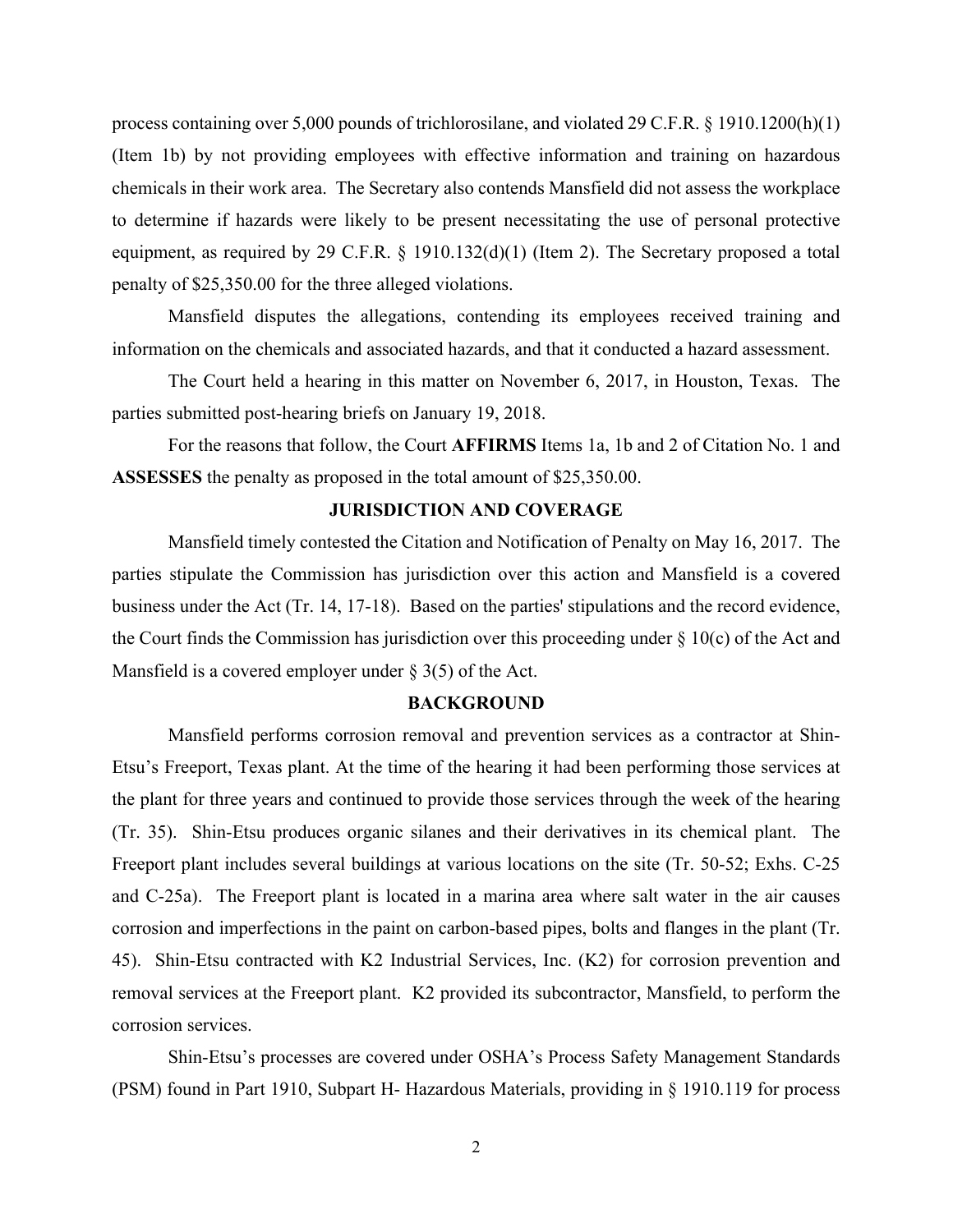safety management of highly hazardous chemicals. In order to gain entry onto the Shin-Etsu plant, visitors and employees are required to watch a Safety Orientation Video, complete a Plant Orientation Validation Test answering all questions correctly, and sign a document listing Shin-Etsu's 26 General Safety Rules (Tr. 56; Exhs. C-29, C-30). The Shin-Etsu video describes the chemicals used at the plant and their associated hazards (Exhs. C-29, C-30). Pursuant to Shin-Etsu's policies, Mansfield's employees were required to view the video, successfully pass the test and sign for receipt of Shin-Etsu's safety rules.

The rust corrosion services provided by Mansfield were for the entire plant (Tr. 48). Mansfield was to provide corrosion removal services for rust on the outside of the pipes, bolts and flanges and also paint the pipes. Mansfield's employees did not handle the materials inside the pipes and were not asked to open pipe valves or to do anything involving the operation of the process (Tr. 110). The pipes in the piping system were not labeled to identify the chemicals inside (Exh. C-25). The piping system was not shut down and pipes were pressurized when Mansfield employees removed corrosion (Tr. 62, 63-64). The corrosion removal sometimes required sandblasting, pressure washing, and the use of a needle gun power tool to remove rust from carbonbased pipes and bolts (Tr. 36-37, 42-43; C-25, p. 20).

Mansfield employed approximately 34 employees at the Shin-Etsu plant. These employees included Safety Representative Joseph Ayala, Supervisor Joseph Gonzales, Sandblasters, Painters, and Helpers (Tr. 77; Exhs. C-21, C-22, C-31, C-32).

Gonzales had been employed by Mansfield for approximately ten years and had worked on and off at the Shin-Etsu plant for eight years (Tr. 148, 175; Exh. C-22). His job title is Industrial Sandblaster and Painter Supervisor (Tr. 35). In his statement taken by the CSHO during the inspection, Gonzales said Mansfield had been onsite for two years doing industrial sandblasting, painting and corrosion control; and that he did not inform employees of the types of chemicals on the jobsite or explain the hazards they were exposed to because Mansfield never informed him of them. He did not train employees on Material Safety Data Sheets (MSDS). Gonzales also stated no personal protective equipment hazard assessment was done on the jobsite, although it had been done on other jobsites. His statement further provides that they "never informed the employees not to use power tools, but now we tell them." (Exh. C-22)

Mansfield used two crews supervised by Gonzales, at the plant. Each crew included two employees (Tr. 91-92, 175). The crew which included [redacted], sandblaster and painter, and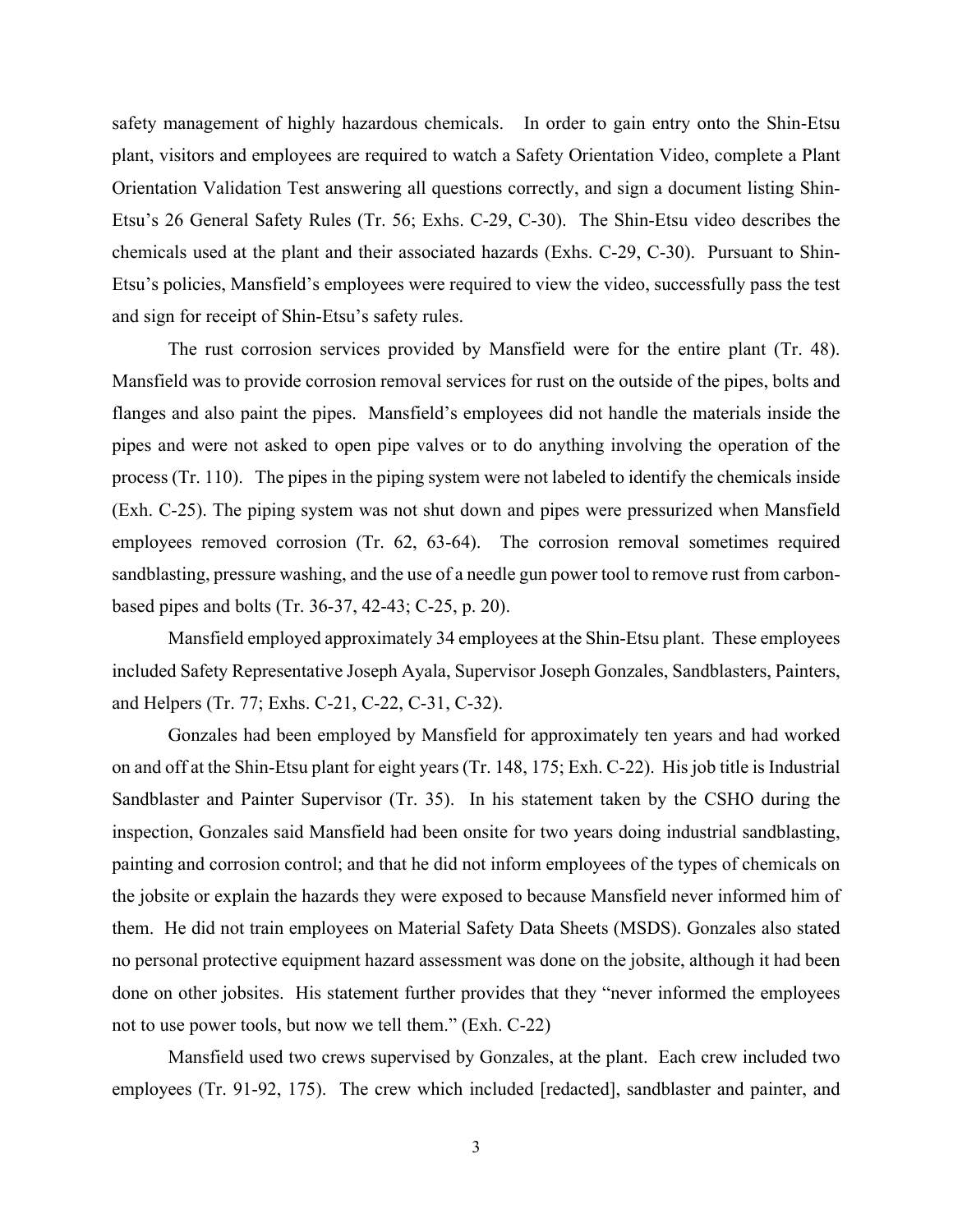[redacted], painter helper, worked at the Shin-Etsu plant at the 100 Tank Farm Area where the incident occurred. [redacted] and [redacted] each provided statements that they were not aware of the chemicals and hazards to which they were exposed on the site (Exhs. C-31, C-32).<sup>[10](#page-11-0)</sup> [redacted] and [redacted] had viewed the Shin-Etsu video, successfully completed the test and signed for receipt of the general safety rules on June 16, 2016, and June 30, 2016, respectively (Exhs. C-30, C-31, C-32). Supervisor Gonzales testified he was familiar with certain chemicals in certain areas, but he did not know what chemicals were inside any specific pipes (Tr. 53-54). He testified he views the Shin-Etsu video every year (Tr. 54).

As a part of his job duties Gonzales conducts weekly job hazard risk assessments (JHRA) of the work areas (Tr. 85, 87). Prior to the incident Gonzales did not include pipe integrity analysis in the JHRA (Tr. 87). Gonzales walked through the Tank Farm Area in the mornings before he handed out assignments (Tr. 160-161). When walking through the work area, according to Gonzales, he looks for pipes that are leaking or are noisy, and for whether he can smell smoke or chemicals and listens for sounds that pipes have ruptured. He also looks for tripping hazards and assesses whether puddles of water are present (Tr. 161). During his visual inspection of the pipes Gonzales assesses the integrity of the pipes by considering for example the thickness of the pipe (Tr. 162). The JHRA he conducted before the accident was done on October 17, 2016 (Tr. 118- 119; Exh. C-15).

Gonzales testified that after walking through the facility with the Shin-Etsu representative, visually inspecting the work to be done, and getting the permit at the end of the walk through, he goes to the crew and asks the guys what tools they have in the area where they are working, and once they tell him what they have, he gets a permit for them and then they go to work (Tr. 167, 168). The permit for the work being performed on the day of the incident did not provide for the isolation of energy or hot work (Exh. C-28). Gonzales testified that he talks to the crew about wearing respirators and using appropriate cartridges for the work being done (Tr. 167-168). According to Gonzales, he told [redacted] and [redacted] which tools to use on the day of the accident and did not tell them to use the pneumatic air gun (Tr. 181).

<span id="page-11-0"></span> $10$  [redacted] and [redacted] did not testify at the hearing, as neither party was able to locate them. The statements of [redacted] and [redacted] taken by Safety and Health Compliance Officer Simon Cabello were offered into evidence by the Secretary and admitted pursuant to Rule 801(d)(2) of the Federal Rules of Evidence, over Mansfield's objection.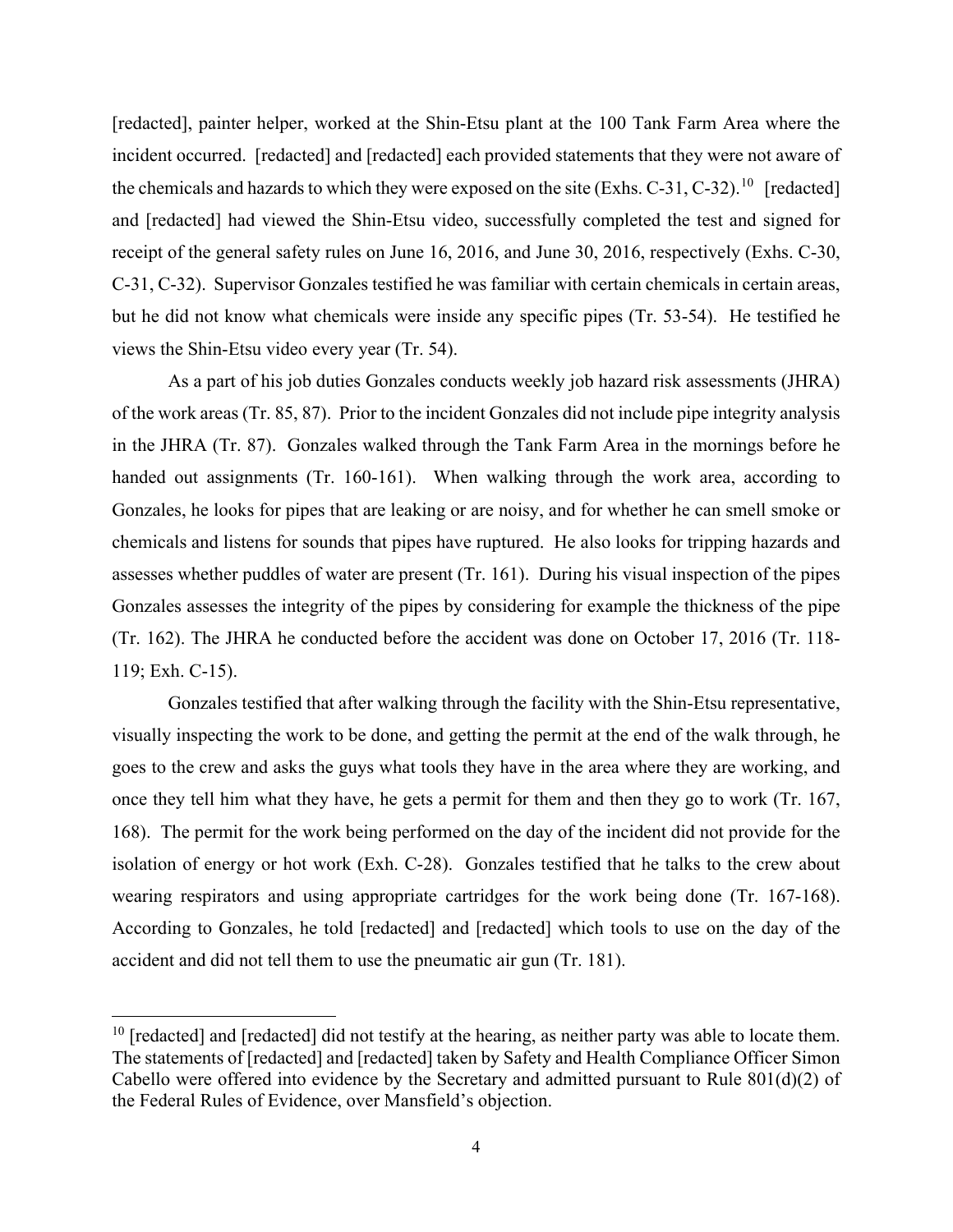On October 19, 2016, [redacted] was cleaning the carbon steel bolts on a pipe with a needle gun when the stainless-steel pipe ruptured (Tr. 94, 163, 163, 164; Exh. C-32). The pipe ruptured two inches above the nameplate (Tr. 165; C-24, p. 3). It was under pressure while [redacted] was cleaning the bolts (Tr. 62, 63-64). When the pipe ruptured, it released tricholorosilane, which splashed on [redacted] causing chemical burns to his left hand, forearms and hips (Exhs. C-2, C-23, C-32). [redacted] and [redacted] fled the area after the rupture (Tr. 94). [redacted] stated that they were getting ready to work and he saw [redacted] running towards him shirtless "and before he reached me, the fog was right behind him and we left the area, and the fog caught up to us and we inhaled it. Next I pulled the safety shower" (Tr. 95-96; Exh. C-23). At the time of the incident, [redacted] was wearing a HEPA filter half-face respirator, safety glasses, a face shield, overalls, long sleeve shirt and hearing protection. (Exh. C-32). [redacted] also used a respirator with HEPA filters and wore gloves, pants, long sleeve shirt, safety glasses and ear plugs (Exh. C-31).

Supervisor Gonzales was not at the site when the incident occurred (Tr. 67, 68). He had gone to the Shintech site located in front of Shin-Etsu (Tr. 68). According to Gonzales, there was no visual indication prior to [redacted] beginning work that the pipe would rupture (Tr. 166). He testified the pipe rupture was determined to be a result of [redacted] beating on the pipe with the pneumatic tool with a PSI of 128 (Tr. 166).

Shin-Etsu prepared an Event Observation Report relating to the incident. The report provides in relevant part:

At 9:12 a.m. Robert Allen called in on the radio a vapor cloud release from the tank farm and observed a contract employee getting in the safety shower. The release was determined to be TCS (trichlorosilane) from the level indication gauge on TK-1052 . . . After evaluation onsite, two Manfields [sic] (K2 Industrial services) contract employees were transported to medical: first individual had chemical exposure to left arm and hip area with possible inhalation concerns. He was decontaminated in a safety shower for  $-20$  minutes. The second employee expressed concerns of possible inhalation exposure and was also transported to medical. (Second employee was not decontaminated in safety shower) . . .

Mansfield employees were in the process of preparing piping in the area around TK-1052 for painting when the release occurred. The location of the release was on a level indication gauge (Schedule 10 stainless steel pipe). The Mansfield employee was working with an air tool (needle gun) in the area where the leak occurred.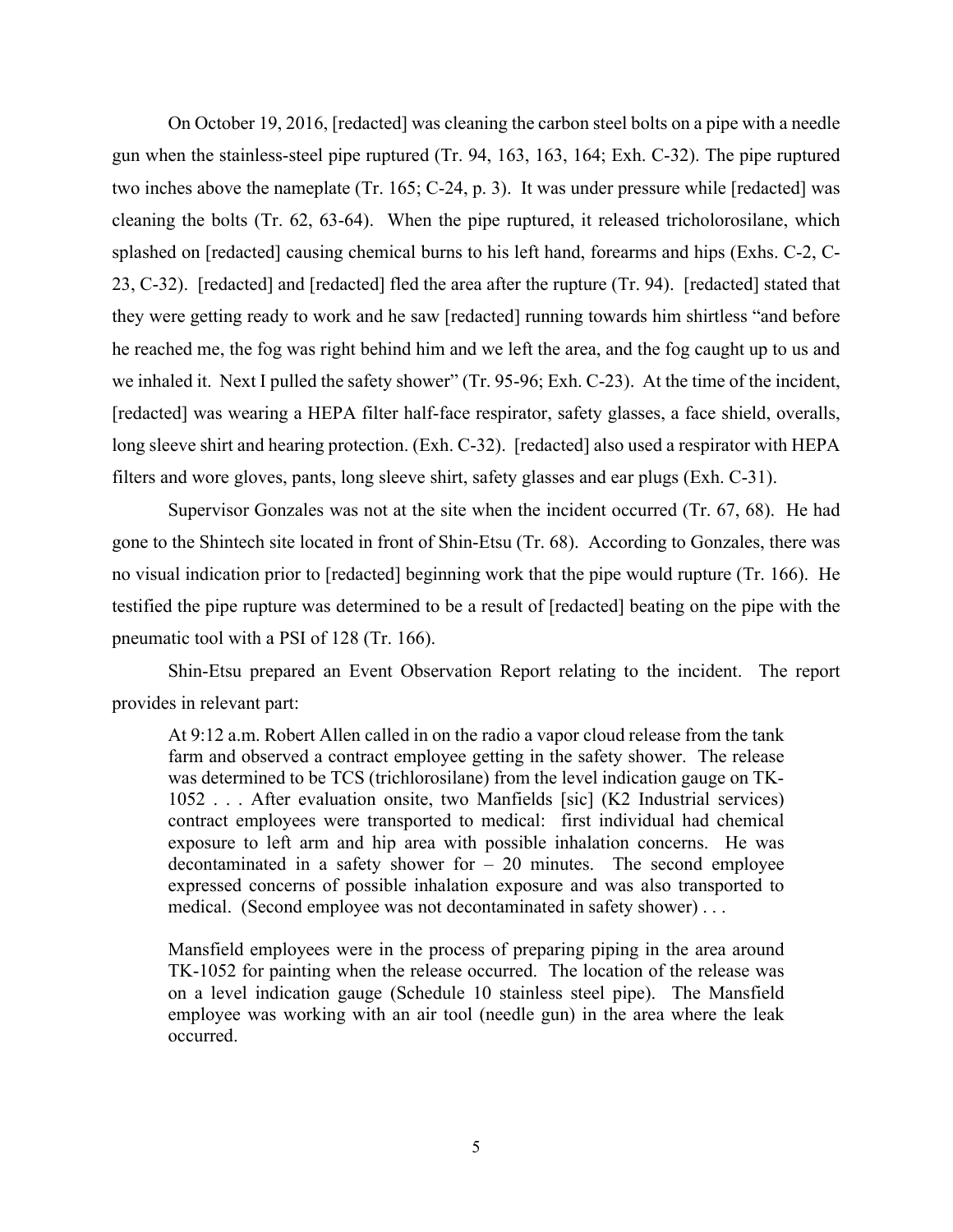(Exh. C-23, p. 1). [redacted] was evaluated overnight at a medical facility and [redacted] was released after being evaluated. Shin-Etsu notified OSHA of the incident on October 19, 2016 (Exh. C-23, p. 1).

OSHA Safety and Health Compliance Officer Simon Cabello<sup>[11](#page-13-0)</sup> was assigned by his supervisor to conduct the inspection relating to the October 19, 2016, incident. His inspection began at the site on November 15, 2017. Cabello spoke with both Shin-Etsu and Mansfield personnel. He conducted a walk-around inspection, went to the site of the incident, spoke to employees and managers and requested documentation. He conducted a closing conference with Shin-Etsu and Mansfield and when finished left the site (Tr. 185-187). As a result of his inspection, Cabello determined Mansfield had violated the regulations found at 29 C.F.R. §§ 1910.119(h)(3)(ii), 1910.1200(h)(1), and 1910.132(d)(1), and recommended the issuance of the Citation at issue in this matter. The Citation was issued to Mansfield on April 21, 2017, six months and two days after the incident.<sup>[12](#page-13-1)</sup>

# **DISCUSSION**

## **Citation**

#### *The Secretary's Burden of Proof*

The Secretary has the burden of establishing the employer violated the cited standard.

To prove a violation of an OSHA standard, the Secretary must show by a preponderance of the evidence that (1) the cited standard applies; (2) the employer failed to comply with the terms of the cited standard; (3) employees had access to

<span id="page-13-0"></span> $11$  Mr. Cabello has a Bachelor's degree in environmental science and an Associate's degree in general arts. He took numerous safety courses in the military and as a civilian. When he started with OSHA in 2013 at the Houston South Area Office he took numerous classes in safety and health (Tr. 185).

<span id="page-13-1"></span><sup>&</sup>lt;sup>12</sup> In its Answer Mansfield asserts as an affirmative defense that the Citation at issue is barred by the statute of limitations by not having been issued within six months of the employees being exposed (Answer). During its opening statement at the hearing in this matter, Mansfield again stated that the Citation was barred by the statute of limitations (Tr. 22). Before the hearing was adjourned, the Court advised the parties, "Any issues not briefed will be deemed abandoned. My briefing notice will say that in a footnote. So please keep that in mind, if something is important to you, make sure to brief it."(Tr. 235) On November 21, 2017, the Court issued its Notice of Receipt of Transcript and therein provided notice to the parties that "Issues not briefed will be deemed abandoned." (*See Georgia-Pacific Corp.*, 15 BNA OSHC 1127, 1130)

Mansfield did not address the statute of limitations issue in its post-hearing brief. As Mansfield was twice put on notice that failing to brief issues would result in those issues being deemed abandoned, the Court concludes that since Mansfield did not brief the issue it no longer intends to pursue that issue. *See Charles W. Mason, DDS*, 25 BNA 1792, n.4 (No. 10-2313, 2015). Therefore, the Court finds Mansfield has abandoned its statute of limitations defense and the Court will not rule on the issue.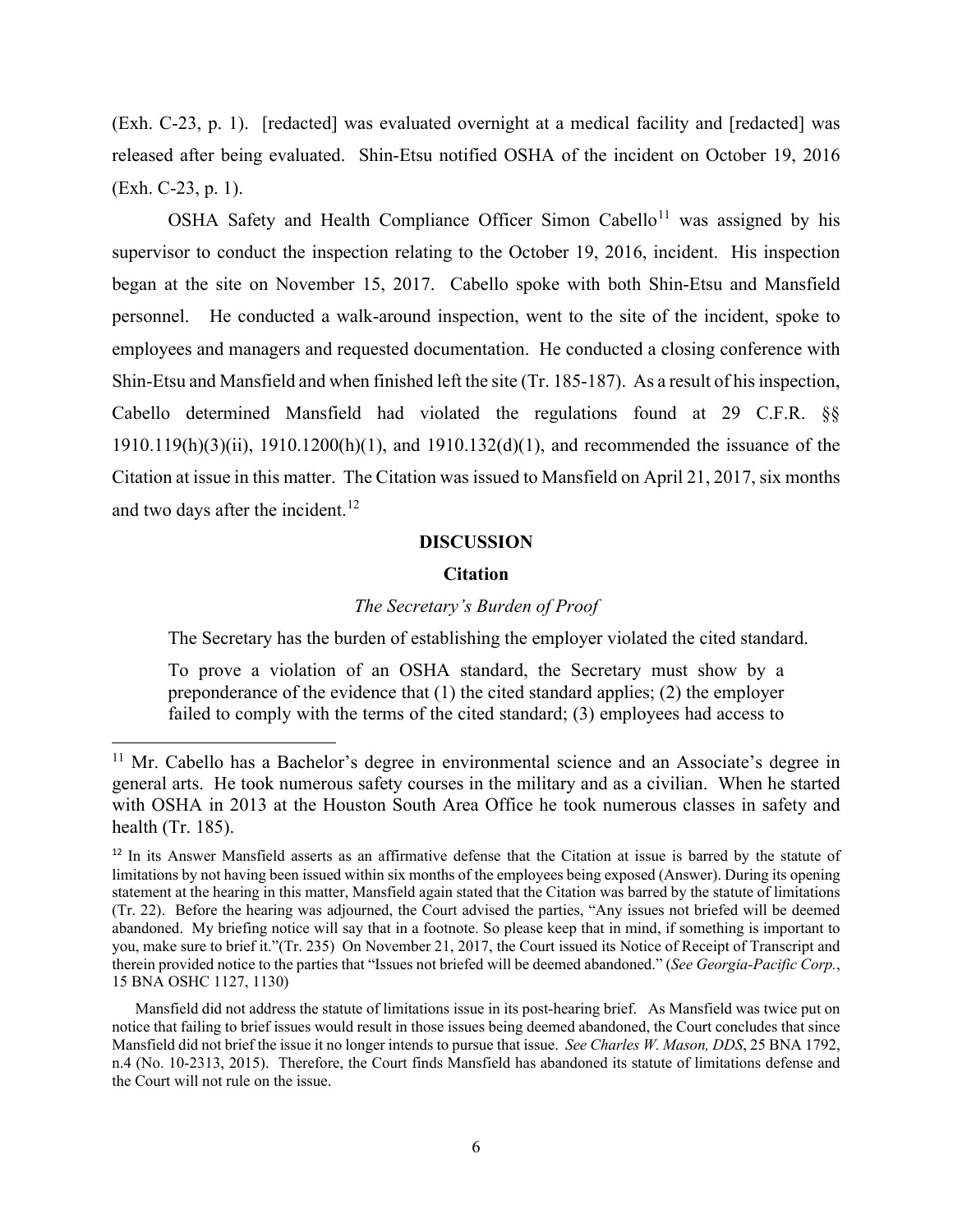the violative condition; and (4) the cited employer either knew or could have known with the exercise of reasonable diligence of the violative condition.

*JPC Group Inc.,* 22 BNA OSHC 1859, 1861 (No. 05-1907, 2009).

The parties stipulated that the cited standards are applicable to the work site and the work that the employees were performing at the time (Tr. 14). Accordingly, applicability for each Citation item alleged violated is established.

### **Item 1a: Alleged Serious Violation of § 1910.119(h)(3)(ii)**

Item 1a of Citation No. 1 alleges:

29 CFR 1910.119 $(h)(3)(ii)$ : The contract employer did not assure that each contract employee was instructed in the known potential fire, explosion, or toxic release hazards related to his/her job and the process, and the applicable provisions of the emergency action plan:

a) At the 100 Tank Farm Area, the employer did not inform employees of the hazards associated with a covered process containing over 5,000 pounds of trichlorosilane.

Section  $1910.119(h)(3)(ii)$  provides:

(3) *Contract employer responsibilities.*

(ii) The contract employer shall assure that each contract employee is instructed in the known potential fire, explosion, or toxic release hazards related to his/her job and the process, and the applicable provisions of the emergency action plan.

#### *Violation of the Terms of the Standard*

Rather than informing its employees working in the 100 Tank Farm Area of the known fire, explosion or toxic release hazards and emergency action provisions related to the job the employees were to perform, Mansfield relied on Shin-Etsu's orientation provided to visitors and employees to inform its employees of the hazards on the jobsite and what to do in an emergency. Because its employees received this orientation, Mansfield asserts it complied with the cited standard. Mansfield argues that the responsibility for providing the required training pursuant to the standard was that of host employer, Shin-Etsu.

The Secretary contends the information provided by Shin-Etsu was only a site orientation which advised Mansfield employees that the pipes in the plant contained highly hazardous chemicals, gasses and flammables, but did not advise Mansfield employees which pipes contained which chemicals. The Secretary argues that the site orientation was not specific to provide Mansfield's employees information on the hazards and precautions and emergency actions necessary for the work they were providing in the plant. Further, the Secretary argues the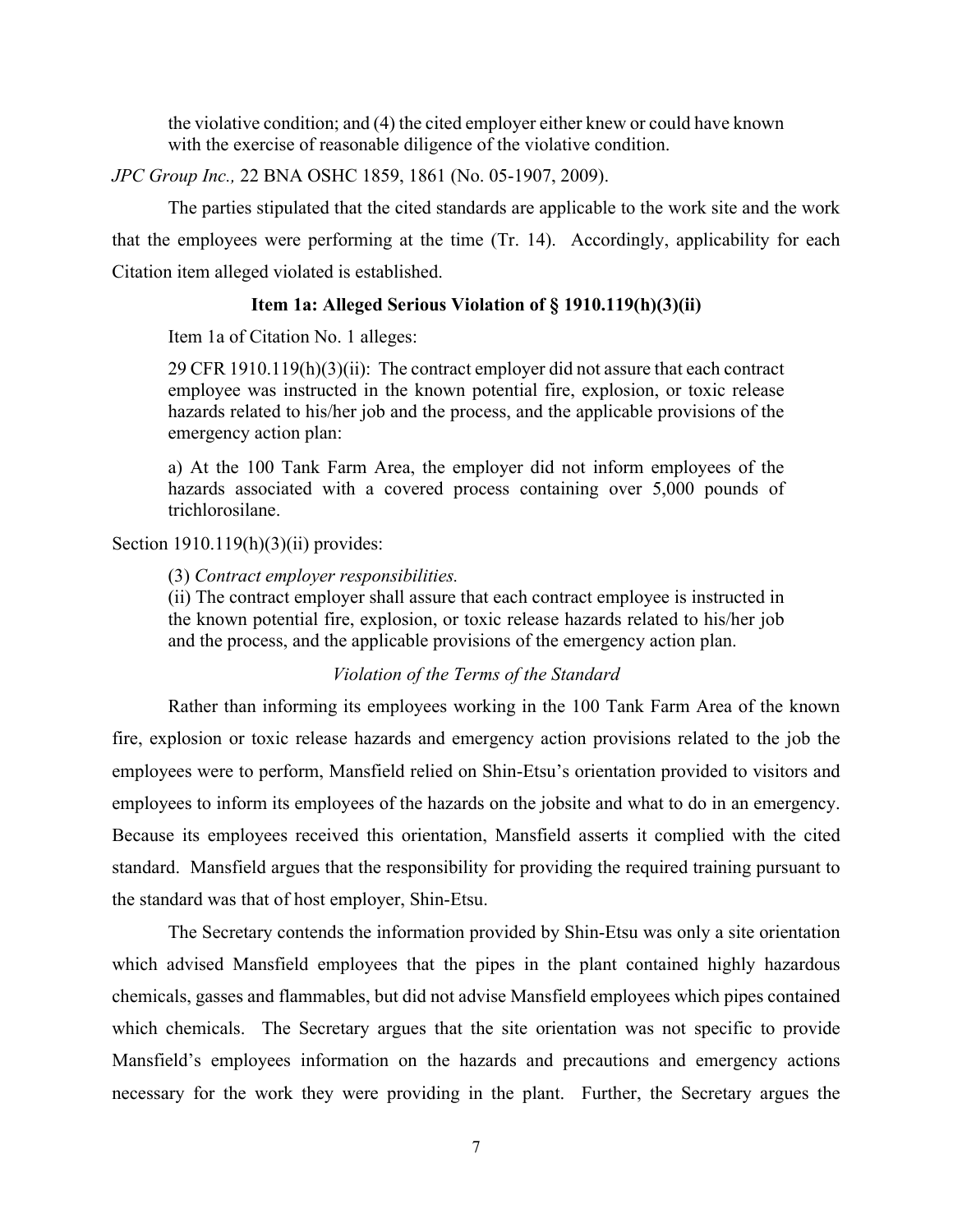orientation provided by Shin-Etsu does not relieve Mansfield of its responsibility to provide a safe environment for its employees to work in (Tr. 24). The Court agrees.

At its Freeport, Texas plant, Shin-Etsu uses and produces many chemicals which can be grouped into three categories:

- 1. Chlorosilanes- silicon tetrachloride, trichlorosilane, methydichlorosilane, and chlorosilane intermediates;
- 2. Gases- hydrogen, hydrogen sulfide, trifluoropropene, nitgrogen, steam, compressed air, and natural gas;
- 3. Flammable liquids- allylchloride, propylene oxide, methanol, ethanol, and acrylonitrile and some chlorosilanes

(Exh. C-29).

Chlorosilanes react readily with water to produce hydrochloric acid even when exposed to air, and with the exception of silicon tetrachloride, are flammable liquids. They can irritate the eyes, nose, throat and skin, and could cause visual impairment or loss, severe pulmonary or lung edema, laryngeal spasm, death, skin irritation and severe burns. Gases when released displace oxygen and could cause difficulty breathing, ringing in the ears, dizziness, nausea and death. Flammable liquids are volatile in that they can form an ignitable vapor cloud and flash back to its source. If ignited flammable liquids can produce carbon monoxide (Exh. C-29).

The chlorosilane chemical released in the incident was trichlorislane. The MSDS for trichlorosilane provides that it is harmful if swallowed, causes severe skin burns and eye damage and is toxic if inhaled. It further provides that a positive pressure air supplied respirator should be used if there is a potential for uncontrolled release, and flame retardant antistatic protective clothing and impervious protective clothing should be worn to protect the skin (Exh. C-13, p.8).

Undoubtedly, the chemicals at the plant were extremely hazardous and if released could result in serious and even catastrophic injuries to those exposed. The CSHO testified that serious injuries or death could result from exposure (Tr. 207-209). A serious violation is established when there is "a substantial probability that death or serious physical harm could result [from a violative condition] . . . unless the employer did not, and could not with the exercise of reasonable diligence, know of the presence of the violation." 29 U.S.C.  $\S 666(k)$ .

The responsibility for ensuring Mansfield employees were properly trained regarding the potential toxic release hazards of the chemicals they were working with fell on Gonzales (Tr. 118).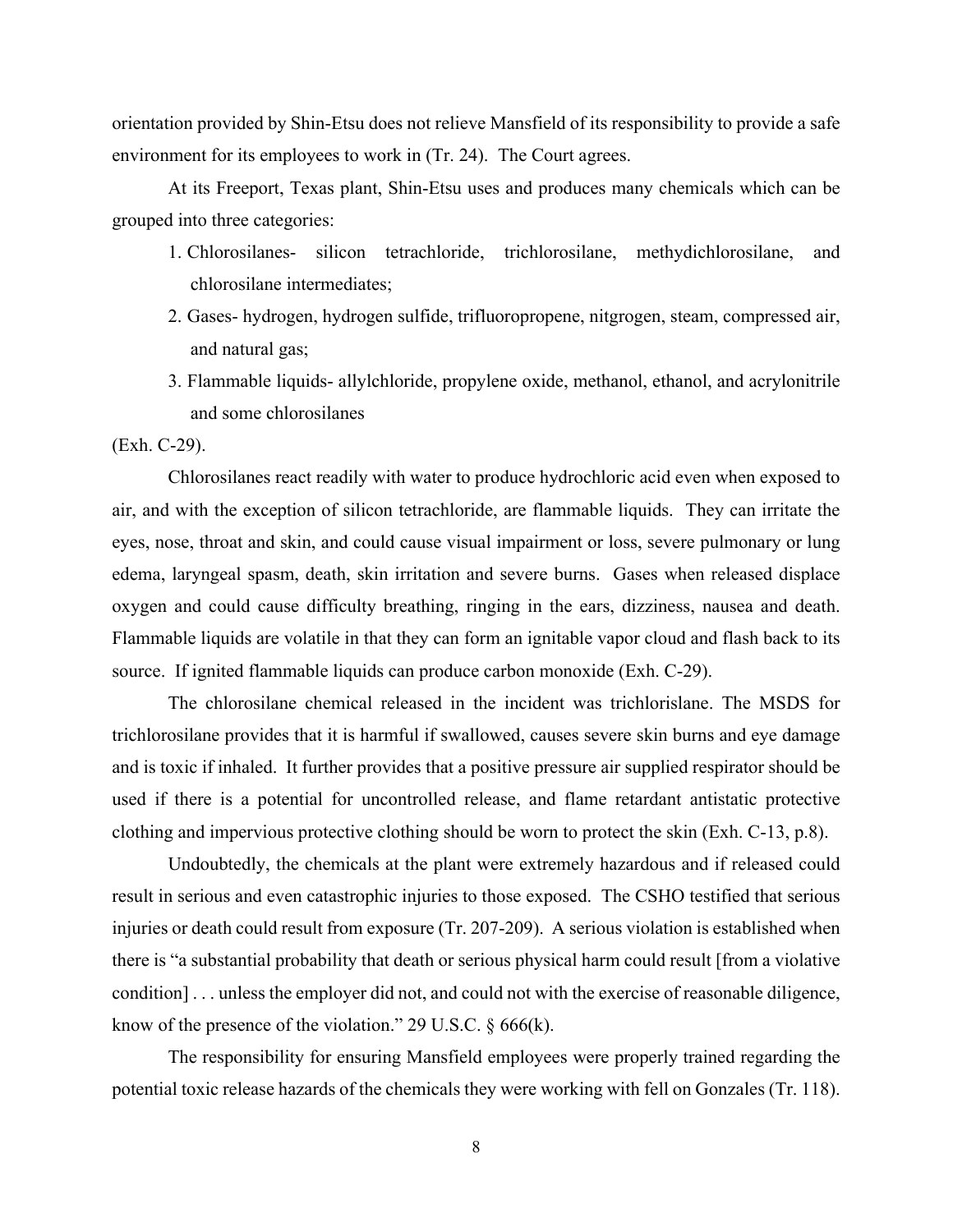Yet Gonzales testified he did not know until after the incident that the pipes which [redacted] and [redacted] worked on contained a chlorosilane or that chlorosilanes reacted readily with water (Tr. 59-61). Gonzales also testified he was not familiar with which zones in the plant are manufacturing or utilizing which chemicals and flammables:

Q. In other words, if you were walking in the F area, you would know that this is the area that contains these chemicals, and if you're walking in the 200 area, that's the area that contains these, and if you're walking in the T area, that contains a different set. You don't have that level of knowledge; is that correct?

A. Yes sir. We watch a video, but I don't know exactly like what pipes - - you know, what chemicals are in what pipes, but I am familiar with certain chemicals in certain areas.

Q. Okay. But - - okay. So as you're walking through this plant on any given day, if you were in this zone or that zone, you don't know what's inside any of the pipes?

A. No sir.

Q. Is that correct?

A. Yes Sir.

(Tr. 53-54).

Gonzales's testimony demonstrates the ineffectiveness of the orientation video as a means of informing Mansfield's employees of the hazards in their work area. The Court finds Mansfield's reliance on that orientation to be misplaced. Shin-Etsu's orientation was not specific to the work Mansfield employees were performing and did not specify the chemicals present in the pipes where the employees were working. As such, the Court finds it insufficient.

Mansfield's efforts at the hearing to show that it supplemented the orientation with information provided by Gonzales fails. At the hearing Gonzales testified:

As far as training, I assess them every day and let them know that there's a possibility that you know they can be exposed to chemicals, and I reference them to doing their part as far as go to a safety shower or go up- or crosswind.

(Tr. 113-114).

Gonzales admitted in his statement, however, he did not inform employees of the types of chemicals on the jobsite or explain the hazards they were exposed to and that he did not train employees on the MSDS (Exh. C-22).

The Court observed Gonzales during his testimony. He appeared defensive and very concerned. His testimony was sometimes confusing, as if he were trying to be sure he was saying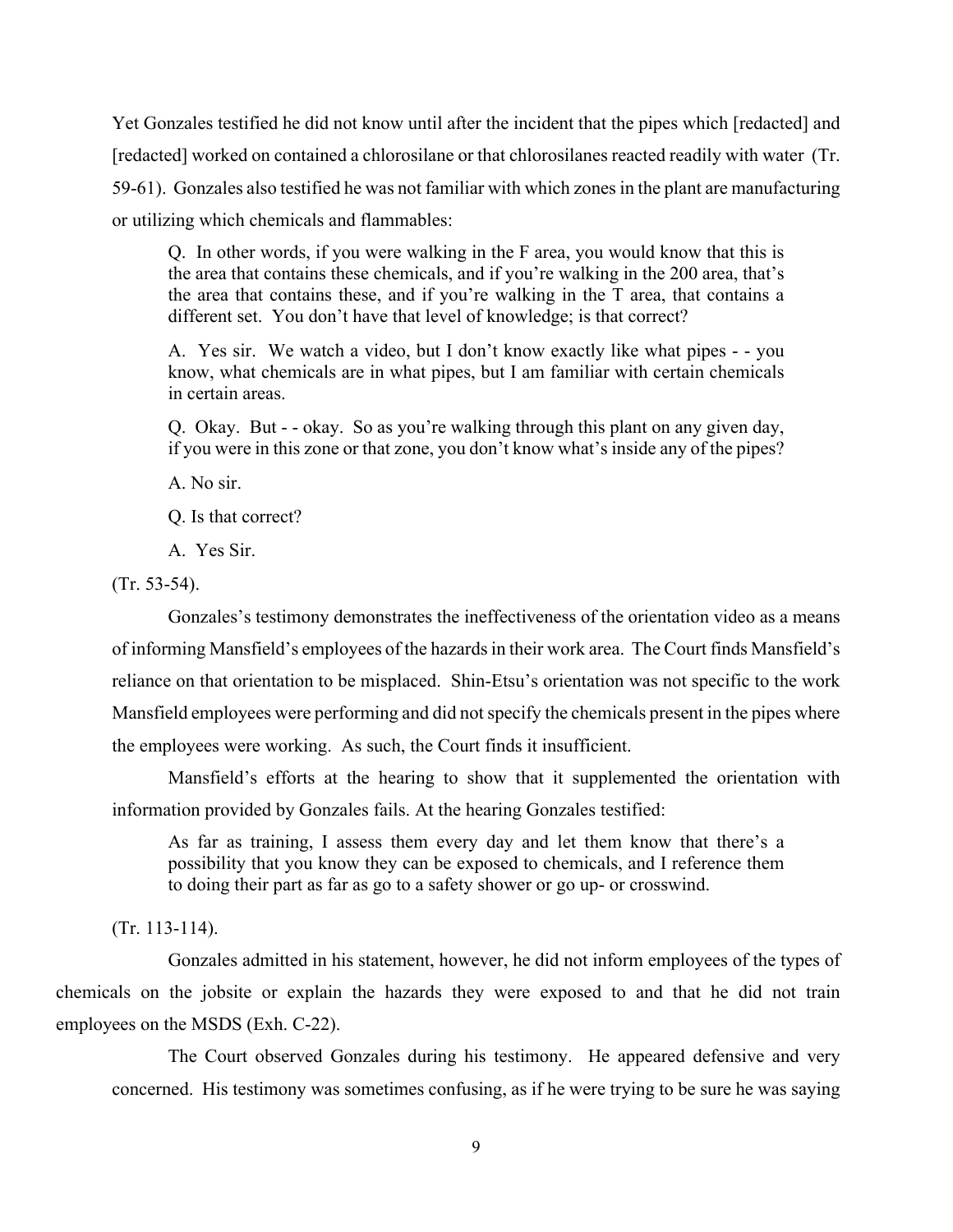the right thing to please his employer, or to not be blamed for the incident. The Court finds Gonzales's trial testimony to be unreliable where it is contradicted by his prior statement and other evidence in the record. Both [redacted] and [redacted] provided statements that they were not aware of the chemicals they could be exposed to, and [redacted] stated he was not informed by any management of hazards (Exhs. C-31 and C-32). The Court therefore credits Gonzales statement that he did not provide training and information to the employees as required by the cited standard and places no weight on his trial testimony in this regard.

The Court finds Mansfield did not provide any information to its employees regarding the chemicals and hazards in their specific work area or what emergency procedures should be followed if necessary. The Secretary has established the terms of the standard were violated.

# *Employee Access to the Violative Condition*

To establish access under Commission precedent, the Secretary must show either that Respondent's employees were actually exposed to the violative condition or that it is "reasonably predictable by operational necessity or otherwise (including inadvertence), that employees have been, are, or will be in the zone of danger." *Fabricated Metal Prods*[., 18 BNA OSHC 1072, 1074, 1998 CCH OSHD](https://1.next.westlaw.com/Link/Document/FullText?findType=Y&serNum=1997252799&pubNum=0003227&originatingDoc=I778a51a500f911e8bfb89a463a4b3bc7&refType=CA&fi=co_pp_sp_3227_1074&originationContext=document&transitionType=DocumentItem&contextData=(sc.Search)#co_pp_sp_3227_1074)  [¶ 31,463, pp. 44,506-07 \(No. 93-1853,](https://1.next.westlaw.com/Link/Document/FullText?findType=Y&serNum=1997252799&pubNum=0003227&originatingDoc=I778a51a500f911e8bfb89a463a4b3bc7&refType=CA&fi=co_pp_sp_3227_1074&originationContext=document&transitionType=DocumentItem&contextData=(sc.Search)#co_pp_sp_3227_1074) 1997) (citing *[Gilles & Cotting, Inc.](https://1.next.westlaw.com/Link/Document/FullText?findType=Y&serNum=1976160848&pubNum=0003227&originatingDoc=I778a51a500f911e8bfb89a463a4b3bc7&refType=CA&fi=co_pp_sp_3227_2003&originationContext=document&transitionType=DocumentItem&contextData=(sc.Search)#co_pp_sp_3227_2003)*, 3 BNA [OSHC 2002, 2003, 1975-76 CCH OSHD ¶20,448,](https://1.next.westlaw.com/Link/Document/FullText?findType=Y&serNum=1976160848&pubNum=0003227&originatingDoc=I778a51a500f911e8bfb89a463a4b3bc7&refType=CA&fi=co_pp_sp_3227_2003&originationContext=document&transitionType=DocumentItem&contextData=(sc.Search)#co_pp_sp_3227_2003) p, 24,425 (No. 504, 1976)).

#### *S & G Packaging Co., LLC*[, 19 BNA OSHC 1503, 1506 \(No. 98-1107,](https://1.next.westlaw.com/Link/Document/FullText?findType=Y&serNum=2001946899&pubNum=0003227&originatingDoc=I778a51a500f911e8bfb89a463a4b3bc7&refType=CA&fi=co_pp_sp_3227_1506&originationContext=document&transitionType=DocumentItem&contextData=(sc.Search)#co_pp_sp_3227_1506) 2001).

On the day of the incident [redacted] and [redacted] were tasked with removing corrosion from pipes located in the 100 Tank Farm Area of the plant. [redacted]'s statement provides he "was cleaning the bolts on the pipe with a needle gun (pneumatic tool) when the pipe ruptured." (Exh. 31) Trichlorosilane was released from the pipe causing chemical burns to [redacted]'s left arm and hip area. Both [redacted] and [redacted] were concerned they had inhaled the released chemical ( Exh C-23, C-31 and C-32).

The record establishes employee exposure to the hazardous chemicals.

# *Employer Knowledge*

Site Supervisor Gonzales was tasked with the responsibility of training employees and informing them of the hazards associated with their work environment. He did not provide the required information to the employees on the jobsite. As a supervisory employee, Gonzales's actual knowledge is imputed to Mansfield. *See W.G. Yates [& Sons Construction Co., Inc. v.](https://1.next.westlaw.com/Link/Document/FullText?findType=Y&serNum=2009673890&pubNum=0000506&originatingDoc=I526434a1c3c511e5b4bafa136b480ad2&refType=RP&fi=co_pp_sp_506_607&originationContext=document&transitionType=DocumentItem&contextData=(sc.Search)#co_pp_sp_506_607)  OSHRC,* [459 F.3d 604, 607 \(5th Cir.2006\)](https://1.next.westlaw.com/Link/Document/FullText?findType=Y&serNum=2009673890&pubNum=0000506&originatingDoc=I526434a1c3c511e5b4bafa136b480ad2&refType=RP&fi=co_pp_sp_506_607&originationContext=document&transitionType=DocumentItem&contextData=(sc.Search)#co_pp_sp_506_607) ("[W]hen a corporate employer entrusts to a supervisory employee its duty to assure employee compliance with safety standards, it is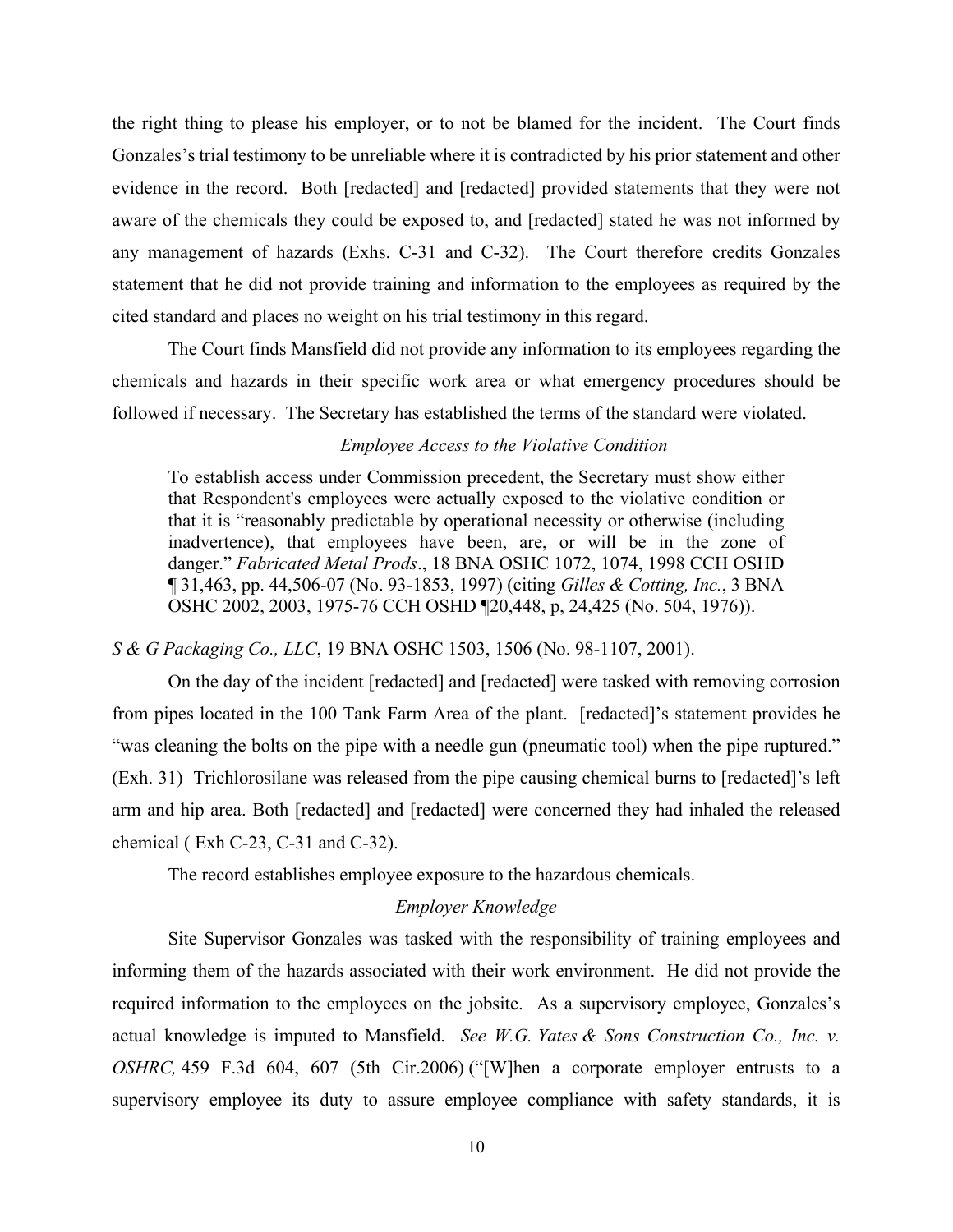reasonable to charge the employer with the supervisor's knowledge[,] actual or constructive [,] of non-complying conduct of a subordinate.")

In imputing a supervisor's knowledge to the employer when it is knowledge of his own violative conduct and no other employees are involved, the Fifth Circuit imposes an additional burden on the Secretary to show that the supervisor's violative conduct was foreseeable by the employer.

[A] supervisor's knowledge of his own malfeasance is *not* imputable to the employer where the employer's safety policy, training, and discipline are sufficient to make the supervisor's conduct in violation of the policy unforeseeable. As with each element required to establish a violation, employer knowledge must be established by the Secretary, as an element of § 666(k). *Trinity Indus., Inc. v. OSHRC,* 206 F.3d 539, 542 (5th Cir.2000) (citing *Carlisle Equip. Co. v. Sec. of Labor,* 24 F.3d 790, 792-93 (6th Cir.1994) ("Knowledge is a fundamental element of the Secretary of Labor's burden of proof for establishing a violation of OSHA regulations."))

*W.G. Yates & Sons Const. Co. Inc. v. Occupational Safety & Health Review Comm'n,* 459 F.3d 604, 608-09 (5th Cir. 2006) (emphasis in original).

Gonzales was not the only employee involved in the violative conduct here. He was not the only one tasked with providing safety information to the employees. Ayala also was responsible for providing safety information (Tr. 118; Exh. C-21). His statement provides:

We don't train [employees] on the specifics on the chemicals they are working on because I'm not here. I have other facilities to go to. Yes, it's one of my responsibilities to ensure [employees] know the chemicals they are working with. No, I've not trained [employees] on MSDS specifically on the chemicals they are working with. We have done ppe hazard assessment but not in this plant. I haven't done a ppe Hazard assessment of this plant.

(Exh. C-21). Therefore, the Secretary is not required to prove that Gonzales' conduct was foreseeable in order to impute knowledge.

Even if the facts were to be construed that Gonzales was the only one who engaged in the violative conduct, the record establishes that Gonzales' conduct was foreseeable. Mansfield's safety policies are generic rather than site specific. It had no process in place for verifying employees' knowledge of their understanding of the hazards in the workplace. It did not have its own emergency action plan and did not require its employees working in the Tank Farm Area to wear at a minimum, antistatic impervious protective clothing. Mansfield permitted its employees to work on live pipes with power tools. It knew the pipes in the plant were not labeled with the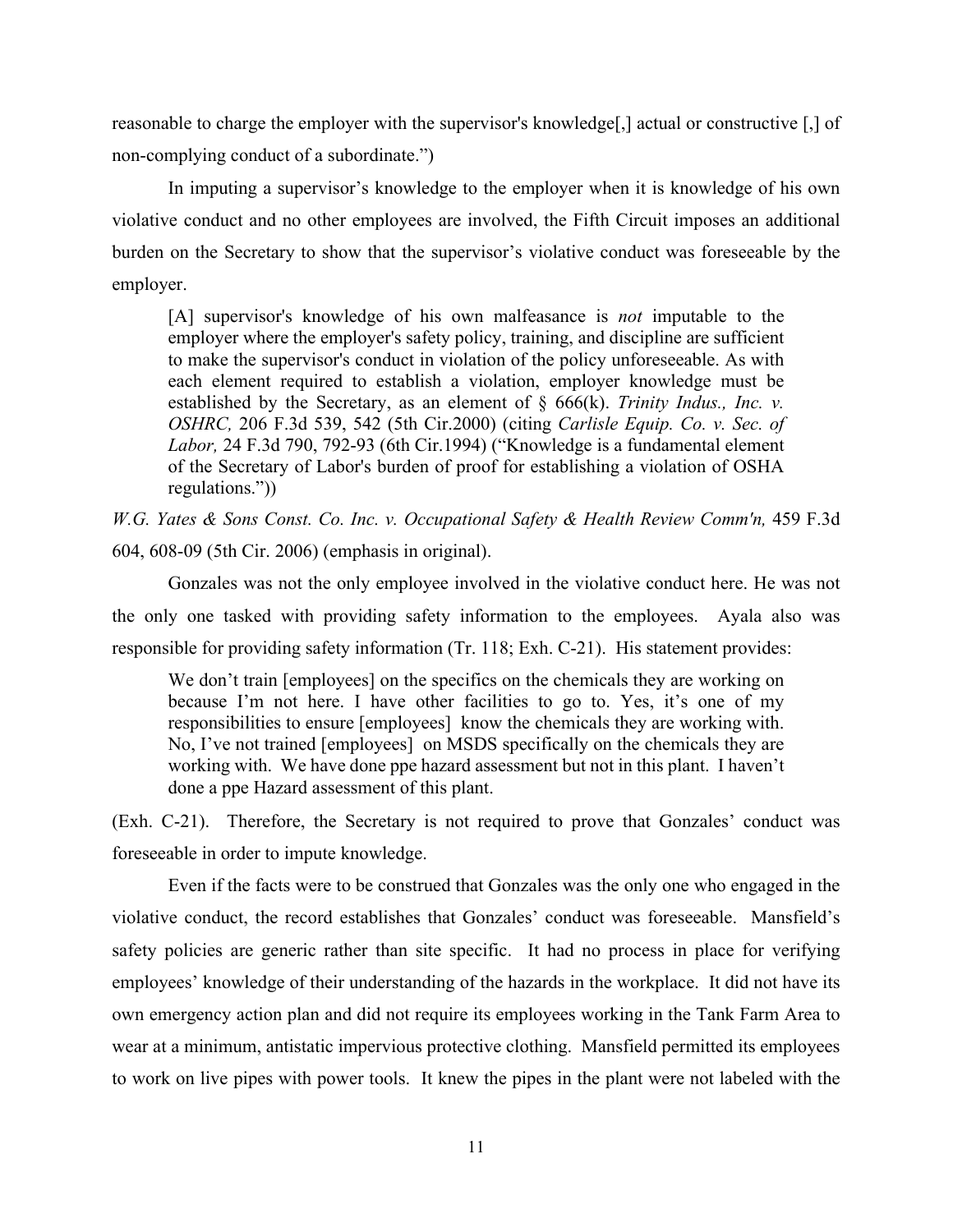chemicals contained therein. Mansfield provided only general training of its employees and there is no evidence that employees were disciplined for safety violations.

The Secretary has established actual knowledge of the violative condition.

The Secretary charges the violation as serious. An employee exposed to a hazardous chemical for which he had not received adequate information regarding the chemicals in his work area and the hazards associated with those chemicals, and what procedures should be implemented in case of an emergency would not know the appropriate precautions to take. The employee could sustain serious injuries due to his lack of information. The violation is serious.

Item 1(a) is affirmed.

# **Item 1b: Alleged Serious Violation of 29 C.F.R. § 1910.1200(h)(1)**

Item 1b of Citation No. 1 alleges:

29 CFR 1910.1200(h)(1): Employees were not provided effective information and training on hazardous chemicals in their work area at the time of their initial assignment and whenever a new hazard that the employees had not been previously trained about was introduced into their work area:

a) At the 100 Tank Farm Area, the employees were not provided with information on operations in their work areas where hazardous chemicals were present. The employees were not trained on the methods and observations used to detect the presence or release of hazardous chemicals in the work area; the physical and health hazards of chemicals in the work area; and appropriate protective measures. Employees were potentially exposed to hazardous chemicals such as, but not limited to, trichlorosilane.

Section 1910.1200(h)(1) provides:

(h) *Employee information and training.* 

(1) Employers shall provide employees with effective information and training on hazardous chemicals in their work area at the time of their initial assignment, and whenever a new chemical hazard the employees have not previously been trained about is introduced into their work area. Information and training may be designed to cover categories of hazards (e.g., flammability, carcinogenicity) or specific chemicals. Chemical specific information must always be available through labels and safety data sheets.

*Applicability of the Standard*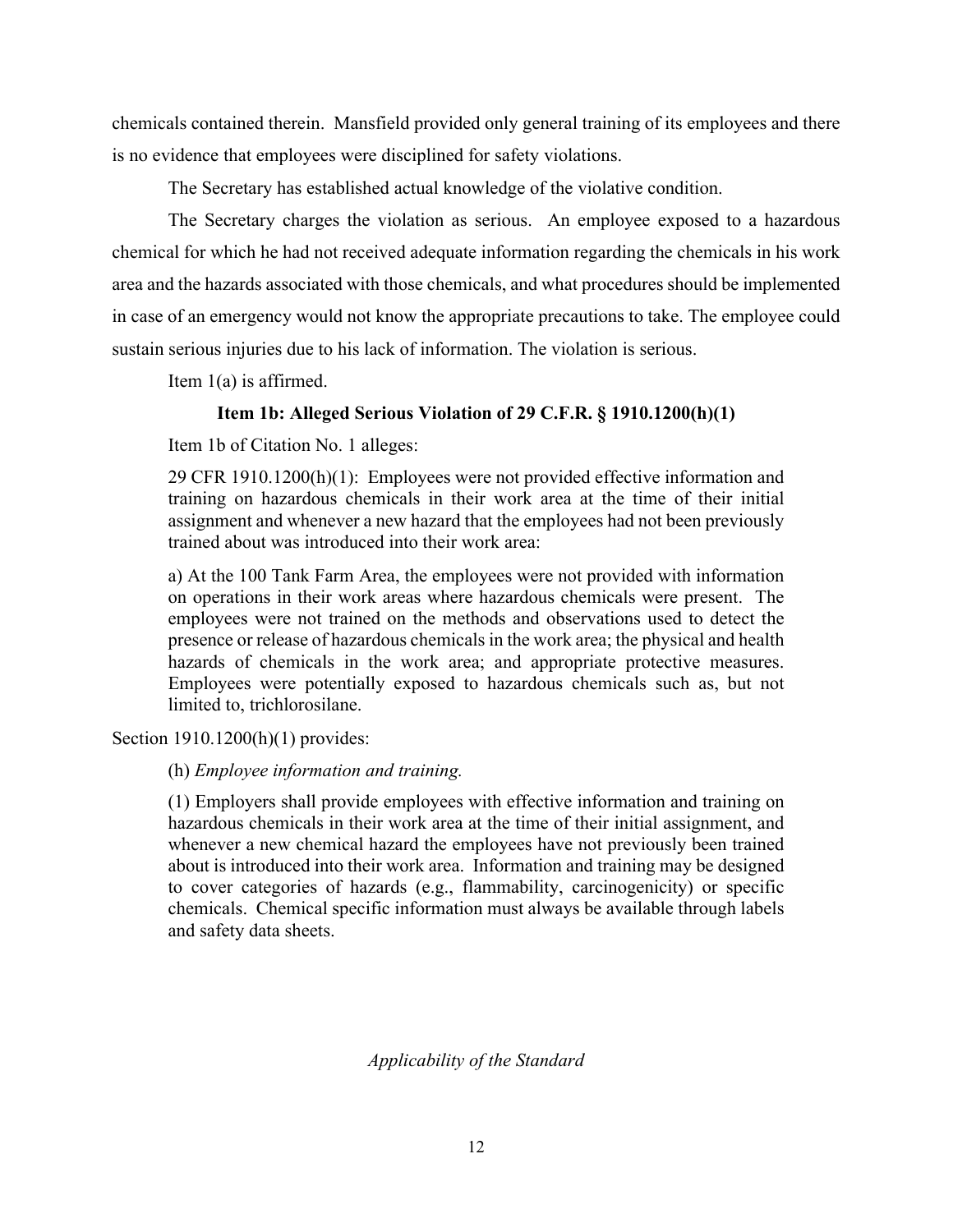As set forth above, the parties stipulated at the hearing that the cited standards are applicable to the work site and the work that the employees were doing at the time (Tr. 14). Nonetheless, Mansfield argues in its brief that this standard does not apply, asserting it is preempted by process safety management standard  $1910.119(h)(3)(ii)$ , cited in item  $1(a)$ (Mansfield's brief, pp. 11-12). Mansfield does not represent that the stipulation was made in error, or that the cited regulation was not to be a part of the stipulation. By entering into this stipulation, Mansfield waived its right to present any arguments regarding applicability. To now give this argument consideration, when the Secretary relied on the stipulation would be fundamentally unfair. The Court therefore will not consider Mansfield's argument that the standard is not applicable.

# *Violation of the Terms of the Standard*

The terms of the standard require that an employer provide employees with *effective* information and training on the hazardous chemicals in their work area *at the time of their initial assignment and when a new hazard is introduced into the work area.* Mansfield asserts it provided its employees the information as required, and informed them where to find the MSDS on the chemicals if they wanted to look at them (Tr. 172-173). It also contends its employees did not handle trichlorosilane or any of the other chemicals at the plant, pointing out that the processes occurring at the plant were in a closed loop system, seemingly suggesting that no access to the chemicals was possible in a closed loop piping system (Tr. 28, 211). It is not disputed that the Mansfield employees received information in the Shin-Etsu site orientation at least approximately four months before the incident. However, as the Secretary contends, that information did not specify at the time the employees were assigned to work on the pipes in the 100 Tank Farm Area, the type of chemicals in the pipes where the employees were assigned to work on the day of the incident (Tr. 22, 24).

Gonzales and Ayala admitted in their statements they did not inform employees of the types of chemicals on the jobsite or explain the hazards they were exposed to, and did not train employees on the MSDS for the chemicals at the plant (Exhs. C-21 and C-22). Gonzales testified he had never reviewed the MSDS for the chemicals at the plant and had not done so at the time of the hearing (Tr. 133). Neither [redacted] nor [redacted] were aware of the chemicals that they could be exposed to, and [redacted] stated he was not informed by any management of hazards (Exhs. C-31 and C-32).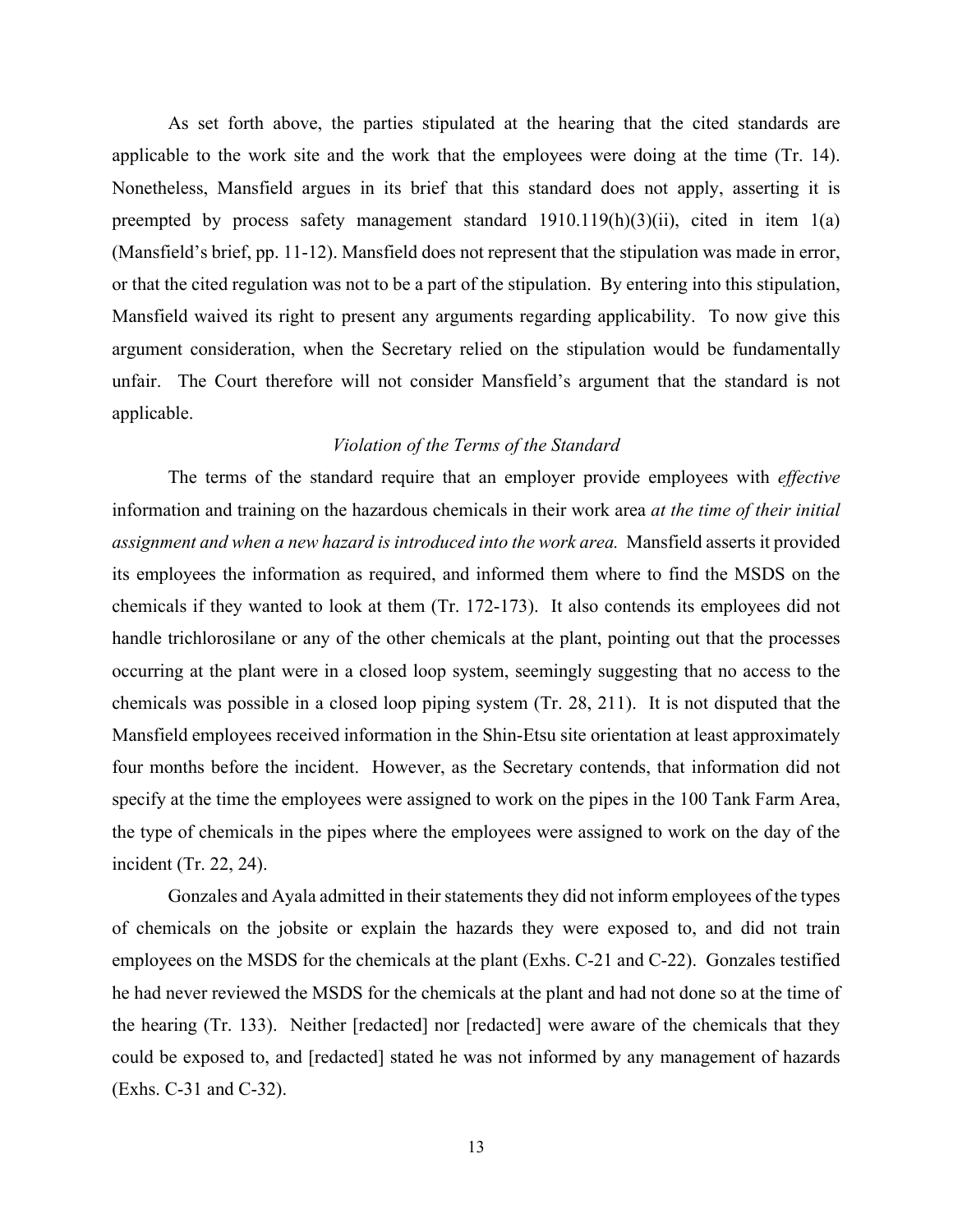The Secretary has established the terms of the standard were violated.

#### *Employee Access to the Violative Condition*

As set forth above in item 1(a) Mansfield's employees were removing corrosion from pipes located in the 100 Tank Farm Area of the plant when a pipe ruptured causing the release of trichlorosilane. They were not aware of the chemicals in their work area and received no training from Mansfield regarding the chemicals they were exposed to in their work area. Supervisor Gonzales and Safety Representative Ayala admit they did not provide information regarding the chemicals and hazards Mansfield's employees (Exhs. C-21 and C-22).

Employee exposure is established.

# *Employer Knowledge*

Gonzales and Ayala admit they did not train employees on the chemicals in their work areas. As set forth above in item 1(a) their actual knowledge is imputed to Mansfield. *See W.G. [Yates & Sons.](https://1.next.westlaw.com/Link/Document/FullText?findType=Y&serNum=2009673890&pubNum=0000506&originatingDoc=I526434a1c3c511e5b4bafa136b480ad2&refType=RP&fi=co_pp_sp_506_607&originationContext=document&transitionType=DocumentItem&contextData=(sc.Search)#co_pp_sp_506_607)* 

The Secretary has established actual knowledge of the violative condition.

The Secretary charges the violation as serious. An employee exposed to a hazardous chemical for which he had not received training would not know the appropriate precautions to take and could be seriously injured as a result. The violation is serious.

Item 1(b) is affirmed as serious.

### **Item 2: Alleged Serious Violation of 29 C.F.R. § 1910.132(d)(1)**

Item 2 of Citation No. 1 alleges:

29 CFR  $1910.132(d)(1)$ : The employer did not assess the workplace to determine if hazard are present, or are likely to be present, which necessitate the use of personal protective equipment:

a) At the 100 Tank Farm Area, Tank TK1052, the employer did not assess the workplace to determine if hazards were likely to be present necessitating the use of personal protective equipment.

Section 1910.132(d)(1) provides:

(d) *Hazard assessment and equipment selection*. (1) The employer shall assess the workplace to determine if hazards are present, or are likely to be present, which necessitate the use of personal protective equipment (PPE). If such hazards are present, or likely to be present, the employer shall:

(i) Select, and have each affected employee use, the types of PPE that will protect

the affected employee from the hazards identified in the hazard assessment;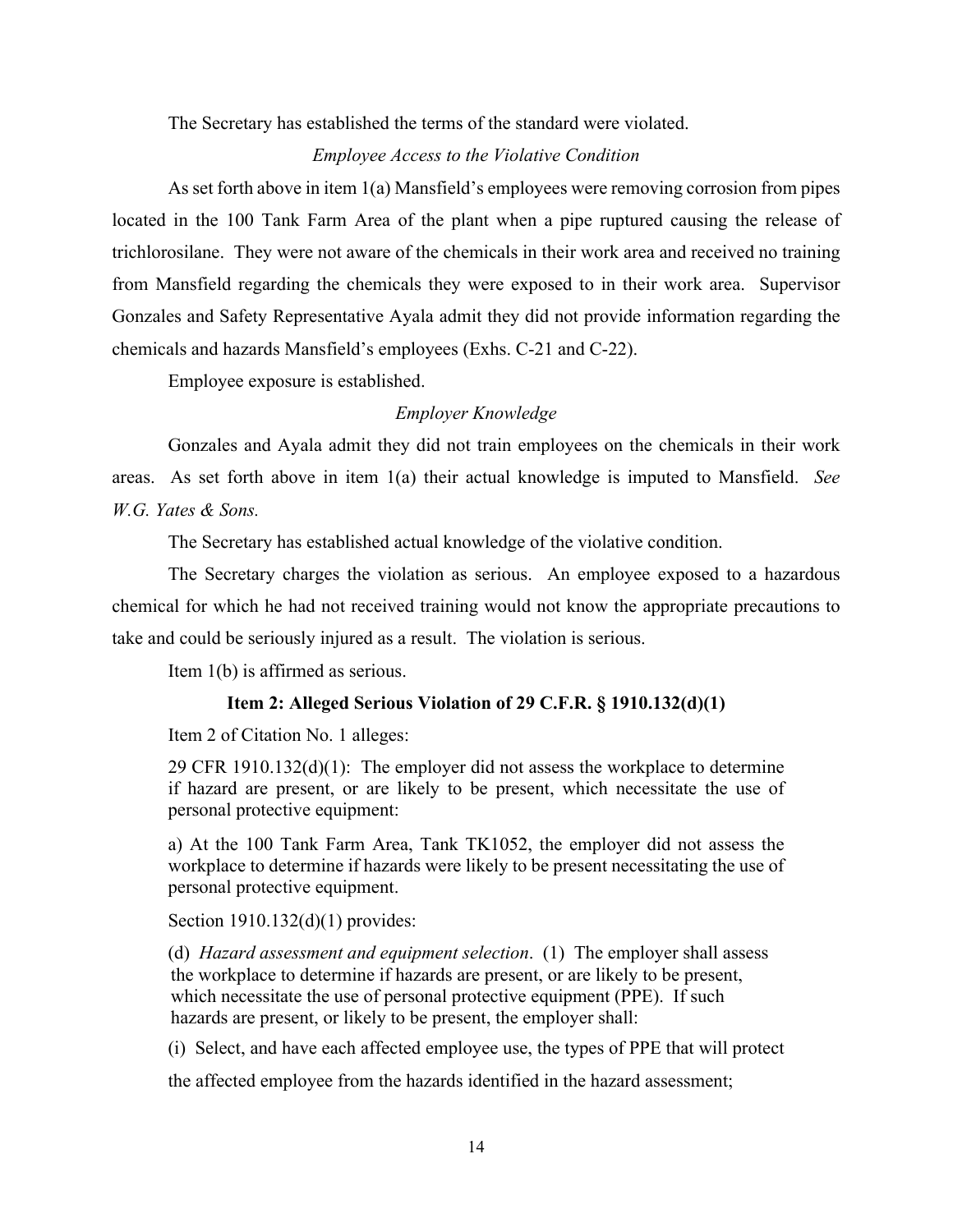- (ii) Communicate selection decisions to each affected employee; and,
- (iii) Select PPE that properly fits each affected employee.

# *Violation of the Terms of the Standard*

Mansfield contends it conducted assessments of the worksite to determine the appropriate personnel protective equipment for employees to use in the plant. <sup>[13](#page-22-0)</sup> The Secretary disputes that the required assessment was conducted by Mansfield. The Secretary also asserts that Shin-Etsu's orientation did not provide information to Mansfield employees regarding the appropriate personal protective equipment to use and when it should be used.

Mansfield's Safe Code Practice Handbook provides information about the types of PPE and how to clean and maintain it. However, it was not specific to the Shin-Etsu jobsite and did not specify the type of personal protective equipment which should be used on that site (Tr. 130). Mansfield had no other document relating to assessment of the type of personal protective equipment to be used around the chemicals at the plant (Tr. 131). Gonzales testified they have had only general discussions, not specific to the job, about personal protective equipment (Tr. 145).

Gonzales also testified he conducts weekly assessments of the work areas to determine whether leaks or ruptures of the pipes are present (Tr. 161). When finished with his assessment, Gonzales talks to the crew about wearing respirators with appropriate (Tr. 167-168). His statement to the CSHO during the inspection, directly contradicts his testimony. During the inspection, Gonzales stated:

We did not do a ppe Hazard assessment on this jobsite, but we've done one on other sites. I don't know why we didn't do one, a ppe assessment.

(Exh. C-22, p. 2) Jose Ayala, Safety Manager for Mansfield did not testify at the hearing, however he gave a statement during the OSHA inspection. His statement provides "We have done ppe

<span id="page-22-0"></span><sup>&</sup>lt;sup>13</sup> Mansfield also argues that it was not reasonably foreseeable that there would be a release from the containerized piping that would necessitate the use of additional personal protective equipment. Mansfield makes note that there had not been a release in the plant in the eight years Gonzales had worked there (Mansfield's brief, pp. 14-16; Tr. 26-27). The Court finds Mansfield's argument to be without merit. It is not disputed that highly hazardous chemicals were processed at the plant. Shin-Etsu and its contractors working onsite were subject to the Process Safety Management Standards because of the hazardous nature of the chemicals in the plant. Shin-Etsu had a specific protocol in place for entry onto the plant regarding its hazardous chemicals. That no release had occurred in eight years does not mean that the potential for a release was non-existent.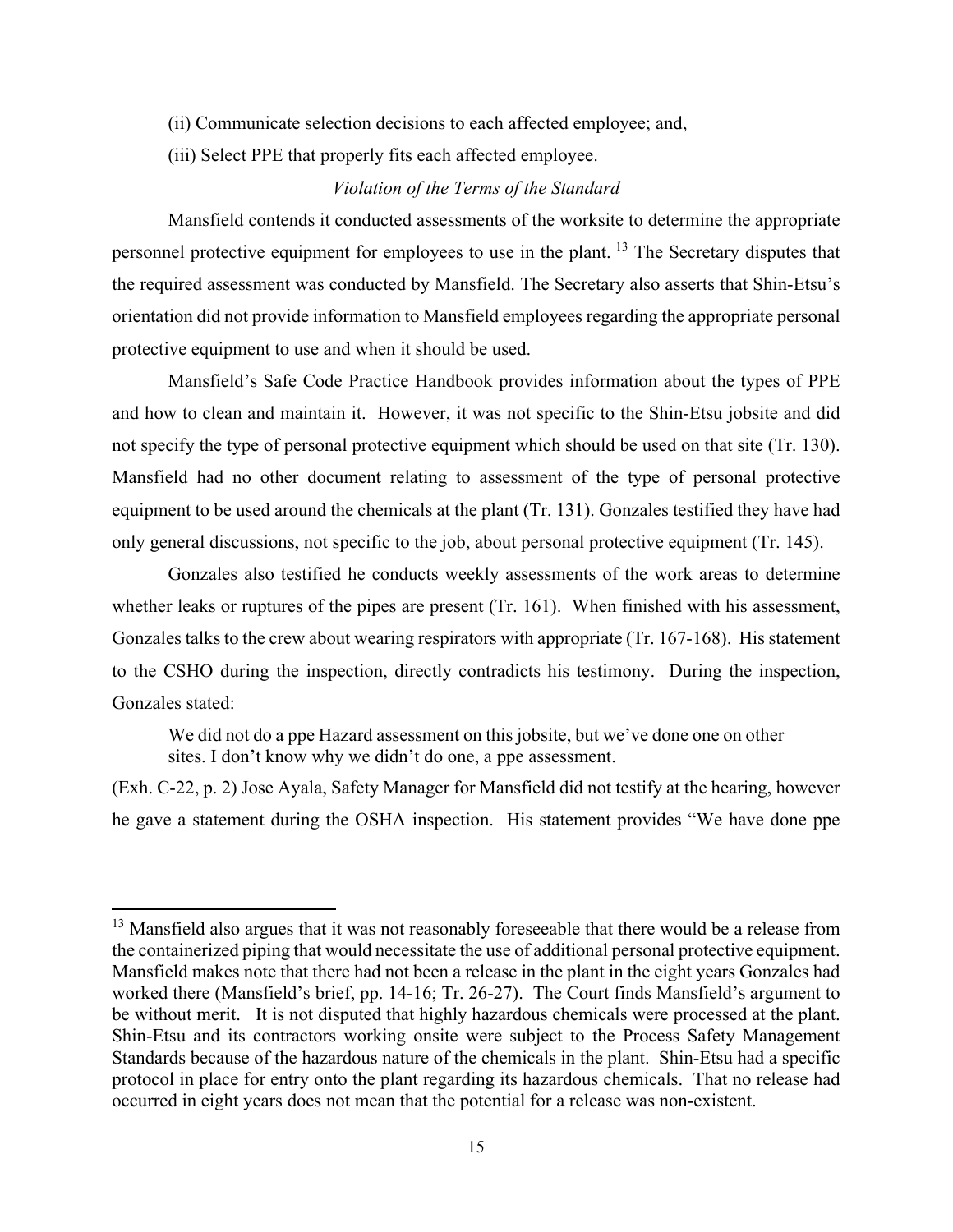hazard assessment but not in this plant. I haven't done a ppe Hazard assessment of this plant." (Exh. C-21).

As set forth above, the Court finds Gonzales's trial testimony to be unreliable where it is contradicted by his prior statements and other evidence in the record. The Court therefore credits Gonzales's statement that Mansfield did not do a personal protective equipment hazard assessment on the jobsite and gives no credit to his trial testimony on this issue.

The Court finds Mansfield did not conduct an assessment to determine if hazards are present or are likely to be present which necessitate the use of personal protective equipment.

The Secretary has established the terms of the standard were violated.

# *Employee Access to the Violative Condition*

Mansfield's employees [redacted] and [redacted] were removing corrosion from pipes located in the 100 Tank Farm Area of the plant when a pipe ruptured causing the release of trichlorosilane. The piping system upon which they worked was pressurized (Tr. 62, 63-64). At the time of the incident, [redacted] was wearing a HEPA filter half-face respirator, safety glasses, a face shield, overalls, long sleeve shirt and hearing protection (Exh. C-32). [redacted] also used a respirator with HEPA filters and wore gloves, pants, long sleeve shirt, safety glasses and ear plugs (Exh. C-31). Neither were wearing flame retardant antistatic and impervious protective clothing as required by the MSDS for the chemical they were exposed to.

Employee exposure is established.

# *Employer Knowledge*

Mansfield allowed its employees to work on a pressurized piping system (Tr. 62, 63-64). Employees were also permitted to used power tools to remove the corrosion (Tr. 36-37, 43). Although Gonzales disputed knowing the employees were to use such tools, his testimony on this point was not credible. He appeared very nervous and uncomfortable when testifying about this. Gonzales knew hazardous chemicals were used at the jobsite; he knew that the system was pressurized while the employees worked on it; and he knew employees had access to power tools. Both Avaya, Safety person and Gonzales were aware that no hazard assessment was done to determine if hazards were present or were likely to be present which necessitated the use of personal protective equipment (Exhs. C-21, C-22).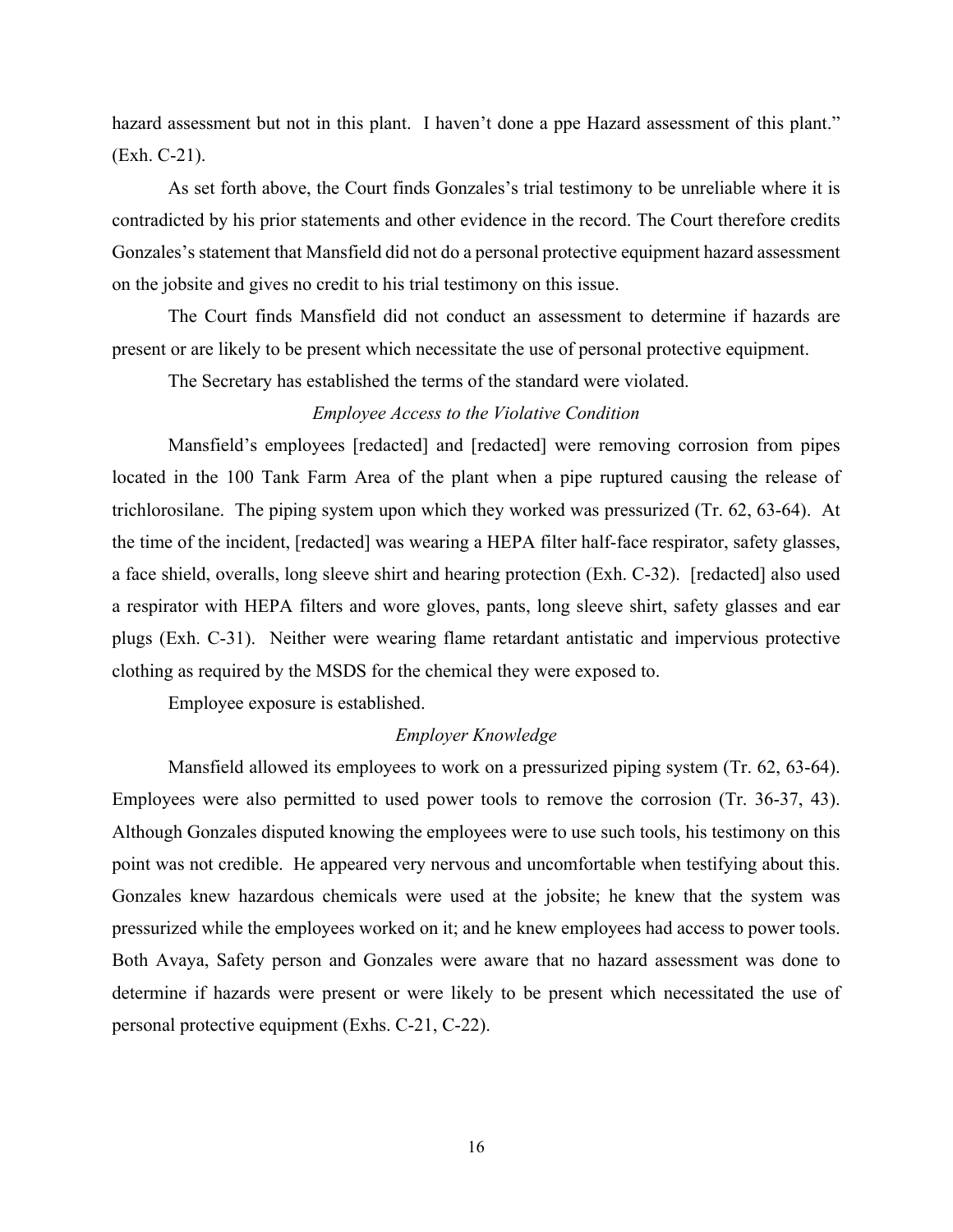As set forth above regarding item 1a the actual knowledge of Gonzales and Ayala is imputed to Mansfield. *See W.G. Yates [& Son.](https://1.next.westlaw.com/Link/Document/FullText?findType=Y&serNum=2009673890&pubNum=0000506&originatingDoc=I526434a1c3c511e5b4bafa136b480ad2&refType=RP&fi=co_pp_sp_506_607&originationContext=document&transitionType=DocumentItem&contextData=(sc.Search)#co_pp_sp_506_607)* The Secretary has established actual knowledge of the violative condition and has met his burden.

Item 2 is affirmed.

#### **Penalty Determination**

The Commission is the final arbiter of penalties in all contested cases. "In assessing penalties, section 17(j) of the OSH Act, [29 U. S. C. § 666\(j\),](http://www.westlaw.com/Link/Document/FullText?findType=L&pubNum=1000546&cite=29USCAS666&originatingDoc=Ida5a2ff0861e11e18b1ac573b20fcfb7&refType=RB&originationContext=document&vr=3.0&rs=cblt1.0&transitionType=DocumentItem&contextData=(sc.Search)#co_pp_267600008f864) requires the Commission to give due consideration to the gravity of the violation and the employer's size, history of violation, and good faith." *Burkes Mechanical Inc.*[, 21 BNA OSHC 2136, 2142 \(No. 04-0475, 2007\).](http://www.westlaw.com/Link/Document/FullText?findType=Y&serNum=2012727892&pubNum=0003227&originatingDoc=Ida5a2ff0861e11e18b1ac573b20fcfb7&refType=CA&fi=co_pp_sp_3227_2142&originationContext=document&vr=3.0&rs=cblt1.0&transitionType=DocumentItem&contextData=(sc.Search)#co_pp_sp_3227_2142)

 In considering these factors, the Court finds that Mansfield employed 35 employees at the jobsite and 500 employees company-wide. The CSHO testified that no reduction for size was given because the number of employees in the company exceeded the number needed to get a size reduction (Tr. 203). Mansfield had been inspected within five years prior to the inspection at issue in this case, therefore no reduction for history was allowed. No reduction for history is allowed by OSHA if citations were issued to an employer within the five year time period (Tr. 204). Mansfield did not receive a reduction for good faith because the violations were determined to be high/greater citations (Tr. 204).

The CSHO noted in his inspection narrative that Mansfield had a good safety and health program, however, it did not follow its procedures (Exh. C-2, p. 1). Mansfield did not provide information and training to its employees regarding hazardous chemicals in the workplace. Nor did it conduct a hazard assessment to determine whether hazardous conditions present in the workplace necessitating the use of personal protective equipment. These factors weigh against good faith for Mansfield. The Court weighs favorably that following the incident Mansfield discontinued its practice of allowing employees to work on pressurized pipes with power tools (Tr. 62-63; Exhs. C-21, C-22). However, the court agrees with the Secretary's determination as to size, history and good faith because the hazardous nature of the chemicals at the plant could result in catastrophic consequences in the event of a release.

 In addition to size, history and good faith, the Court also must consider the gravity of the violations in assessing the penalty. "Gravity is a principal factor in a penalty determination and is based on the number of employees exposed, duration of exposure, likelihood of injury, and precautions taken against injury." *[Siemens Energy and Automation, Inc.](http://www.westlaw.com/Link/Document/FullText?findType=Y&serNum=2006391001&pubNum=0003227&originatingDoc=Ida5a2ff0861e11e18b1ac573b20fcfb7&refType=CA&fi=co_pp_sp_3227_2201&originationContext=document&vr=3.0&rs=cblt1.0&transitionType=DocumentItem&contextData=(sc.Search)#co_pp_sp_3227_2201)*, 20 BNA OSHC 2196,